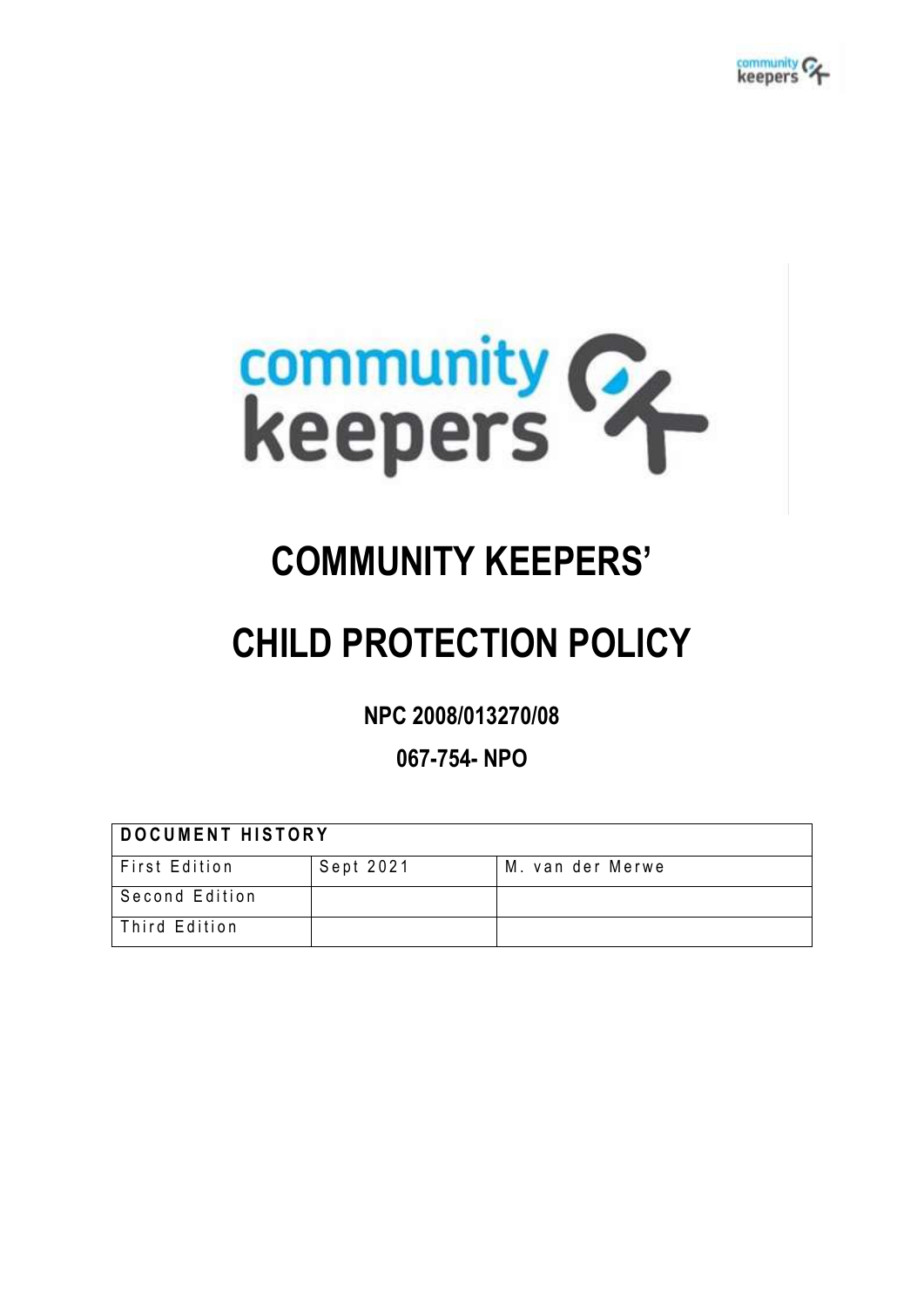

### Contents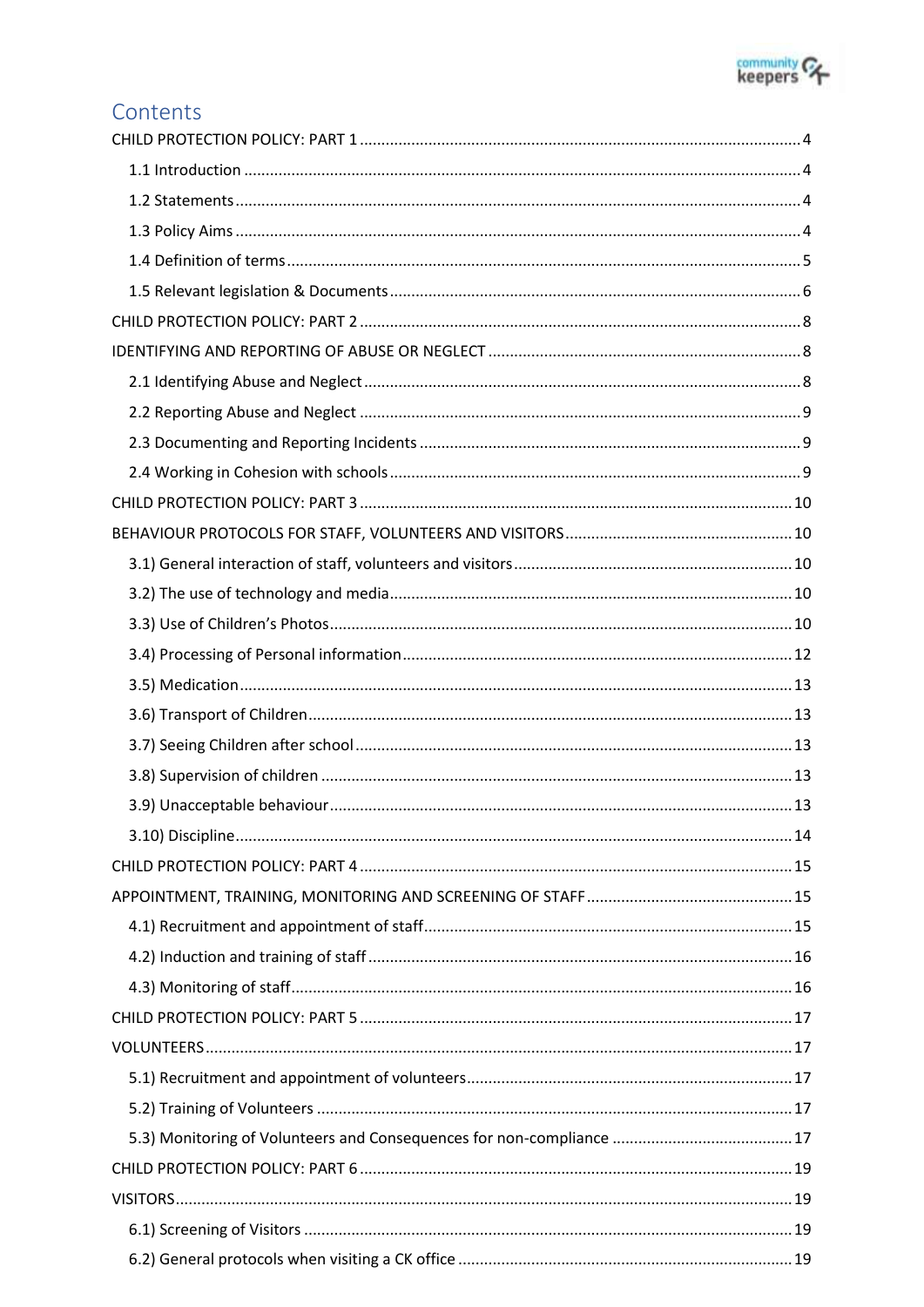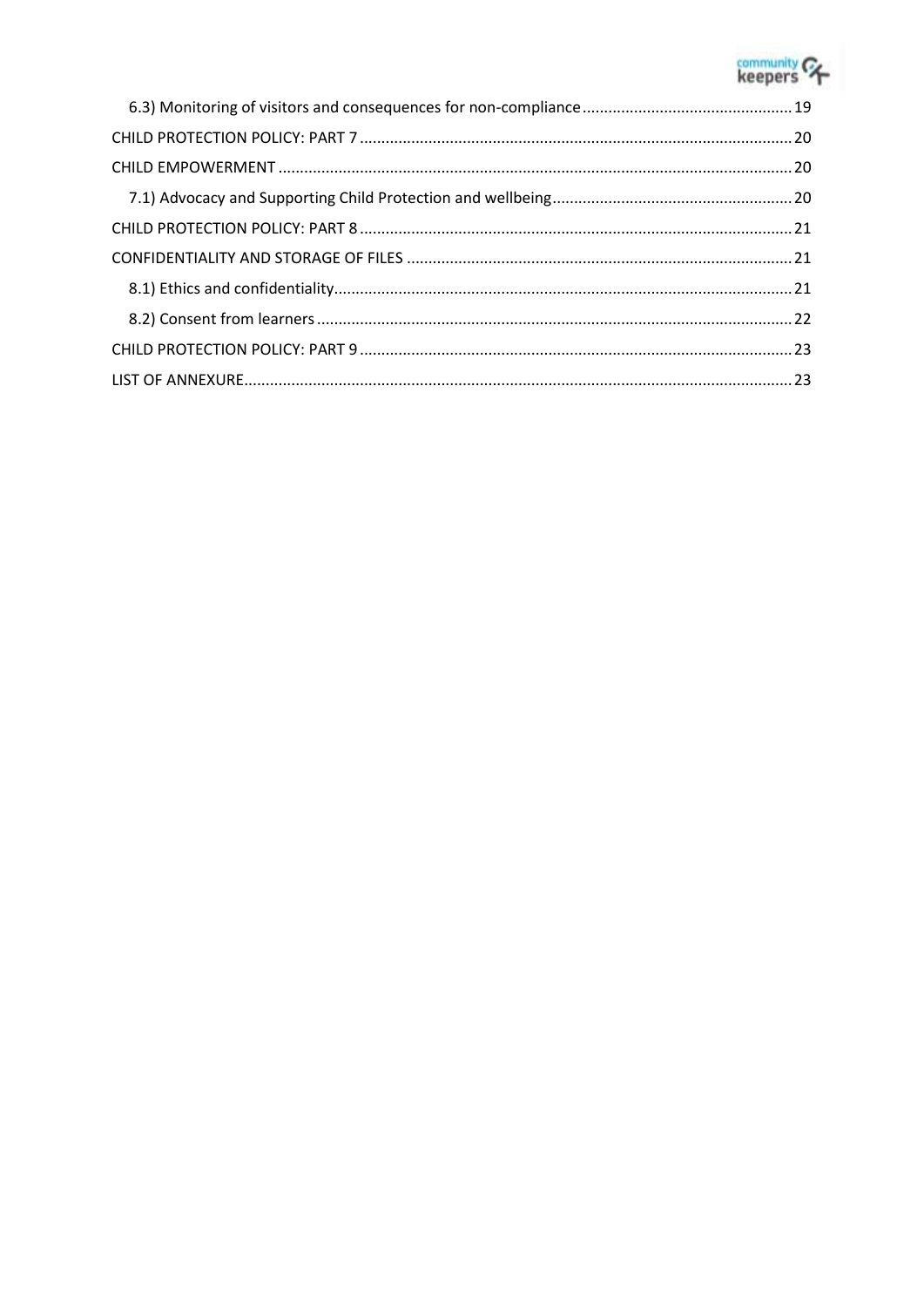

#### <span id="page-3-1"></span><span id="page-3-0"></span>1.1 Introduction

Community Keepers is a non-profit organisation providing a professional service to learners and educators in schools. Our primary goal is to motivate learners to develop their full potential, by improving their social and emotional well-being and promoting a supportive community where learning and development can prosper.

Keeping the above mentioned in mind, we make a point of it to listen to children and transforming the entire mission of our organisation to put the rights, safety and dignity of children, at the heart of our decisions.

We are committed to good practice which safeguards and promotes the welfare of children. Staff at Community Keepers accept and recognise their responsibilities to develop awareness of concern to the safety of children.

We are committed to reviewing our child protection policy and good practice guidance on an annual basis. The procedures of this policy are compulsory for all staff members, volunteers and visitors. Non-compliance will be addressed through disciplinary procedures, as set out in our employee manual.

#### <span id="page-3-2"></span>1.2 Statements

Our organisation does not discriminate against the age, culture, disability, gender, language, racial origin, religious beliefs and/ or sexual identity of a child.

All suspicions and allegations of the danger of a child's life or poor practice will be taken seriously and responded to accordingly.

All employees have the responsibility to report the alleged abuse of children or suspicion thereof, as well as suspicion of fellow employees and their capabilities to work with children.

We safeguard children by adopting child protection guidelines through a code of behaviour for employees as set out in our employee manual; sharing information about child protection and good practice with children, sharing information about concerns with adults working with children; following carefully the procedures for safer recruitment in the selection of staff and by providing effective management oversight for staff through supervision, support and training.

This organisation is committed to create a safe environment in which children can feel comfortable and secure while engaged with by a Community Keeper.

#### <span id="page-3-3"></span>1.3 Policy Aims

The aim of this document, is to promote good practice and to ensure employees to be equipped to work with children and thus see that all protocol being followed to promote the welfare of all children.

Although Community Keepers does not provide direct statutory/ child protection services. We work first hand with vulnerable children in a therapeutic and group setting within schools, to promote their social and emotional wellbeing. The purpose of this child protection policy is therefore, to ensure the following objectives, when interacting with children: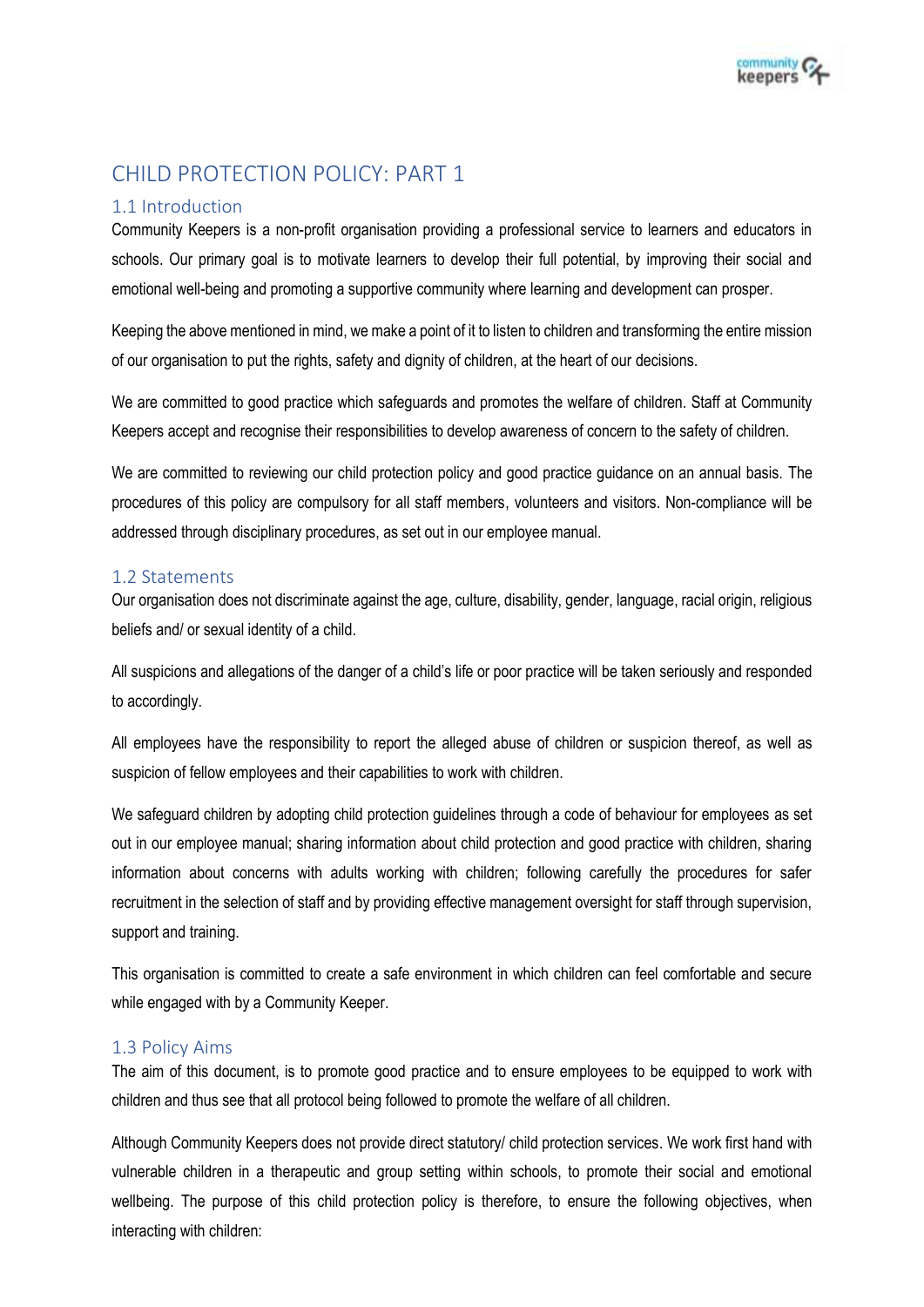

- To ensure that the best interest of children is paramount in all aspects of the organisation's decision making.
- To establish clear guidelines, expectations, procedures and outcomes for support services pertaining to children in order to protect both children and persons working under the organisation's umbrella.
- To ensure that staff carry out their duties effectively and in line with the organisation's vision and mission statement, core values and organisational policies.
- To ensure that children are not excluded from the service we offer due to gender, ethnic origin or mental/physical abilities.
- To improve the lives of children at risk by advocating for their physical, emotional, and developmental needs in a holistic way.
- To advance children's rights to protection, support services and overall welfare.

#### <span id="page-4-0"></span>1.4 Definition of terms

#### **The National Child Protection Register**

In terms of section 126 of the Children's Act, 2005 (Act 38 of 2005) employers offering services which allow for access to children must, before employing a person, establish from the Registrar of the National Child Protection Register whether or not the potential employee's name is on Part B of the National Child Protection Register. If the potential employee's name appears on the Register, he or she will not be allowed to work in an environment which allows for access to children, since persons whose names appear on the Register have been found unsuitable to work with children by the court.

#### **Form 29**

Inquiry by employer to establish whether person's name appears in Part B of National Child Protection Register.

#### **Form 22**

A form that is used to report alleged abuse or deliberate neglect of a child to the Provincial Department of Social Development, designated child protection organisation or police official.

#### **Employee**

An employee is a person who is employed by the organisation with an employee contract containing a specific job description describing the responsibilities of the employee within the organisation.

#### **Child**

A child means a person under 18 years of age.

#### **Volunteer**

A volunteer is a person who is fulfilling certain functions within the organisation but does not receive a fixed salary or remuneration for his/her duties.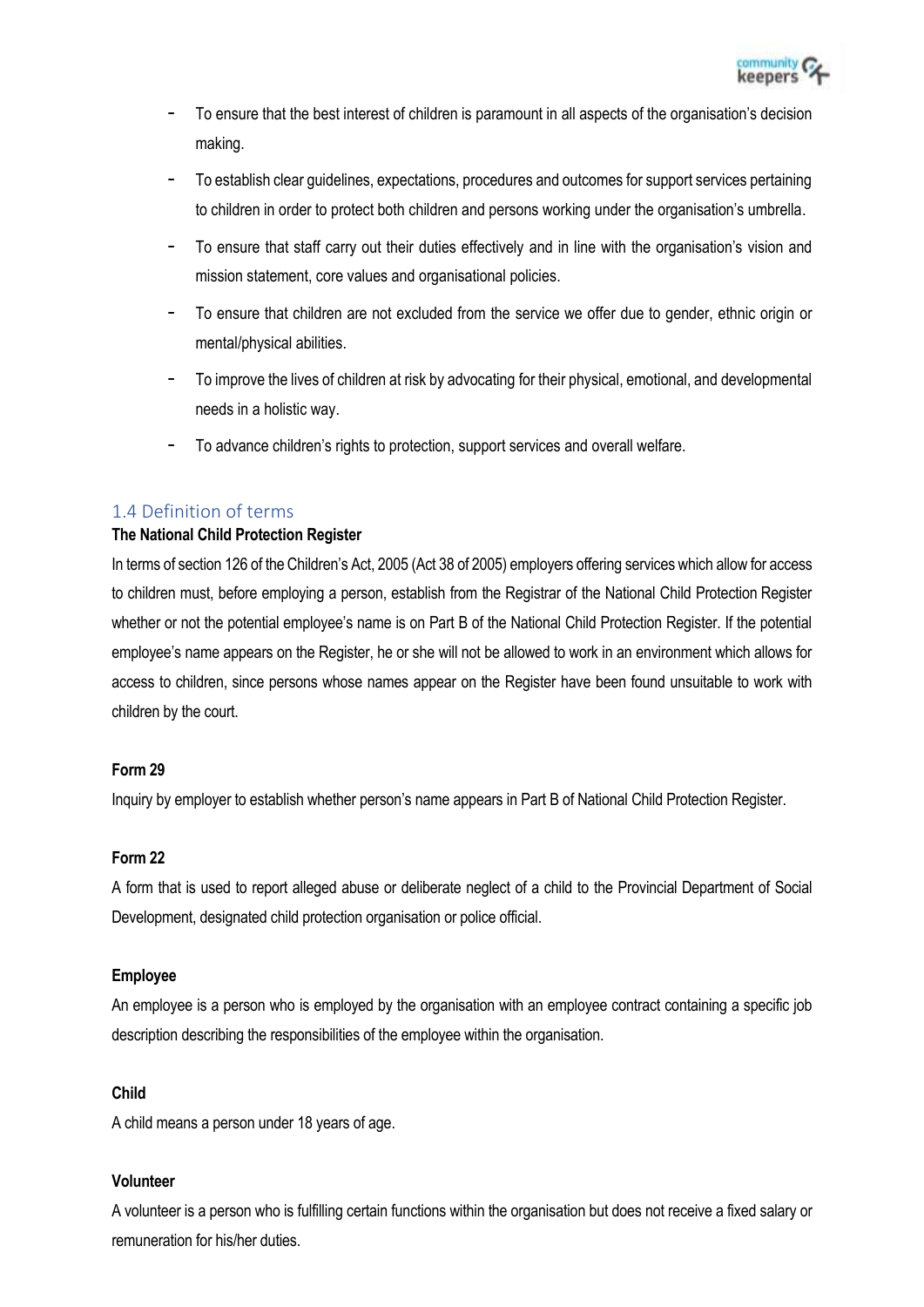

#### **Visitor**

A visitor is a person who is visiting the organisation, the staff of the organisation or the children within the organisation. Within the context of Community Keepers this may include, but are not limited to: Funders, board members, prospective employees, facilitators of groups and parents.

#### **Abuse**

In terms of section 126 of the Children's Act, 2005 (Act 38 of 2005), Abuse in the relation to a child, means any form of harm or ill-treatment deliberately inflicted on a child, and includes-

- Assaulting a child or inflicting any other form of deliberate injury to a child;
- Sexually abusing a child or allowing a child to be sexually abused;
- Bullying by another child;
- A labour practice that exploits a child; or
- Exposing or subjecting a child to behaviour that may harm the child psychologically or emotionally

#### **Neglect**

In terms of section 126 of the Children's Act, 2005 (Act 38 of 2005), neglect, in relation to a child, means a failure in the exercise of parental responsibilities to provide for the child's basic physical, intellectual, emotional or social needs.

#### <span id="page-5-0"></span>1.5 Relevant legislation & Documents

Community Keepers takes the following legislation and documents into account when applying our service to our client system and the operations of the organisation:

- Constitution of the Republic of South Africa 1996, especially the Bill of Rights in Chapter 2 (Section 28).
- The Children's Act 38 of 2005 and the Children's Amendment Act 41 of 2007 referred to as the Children's Act (as amended).
- Criminal Law (Sexual Offenses and Related Matters) amendment Act, no 32 of 2007.
- WCED Abuse No More protocol
- Form 29
- Internal employee manual
- School agreements between Community Keepers and respective schools
- Protection of Personal Information (POPI) Act
- Mental Health Act
- **HPCSA**
- **SACSSP**
- School's Act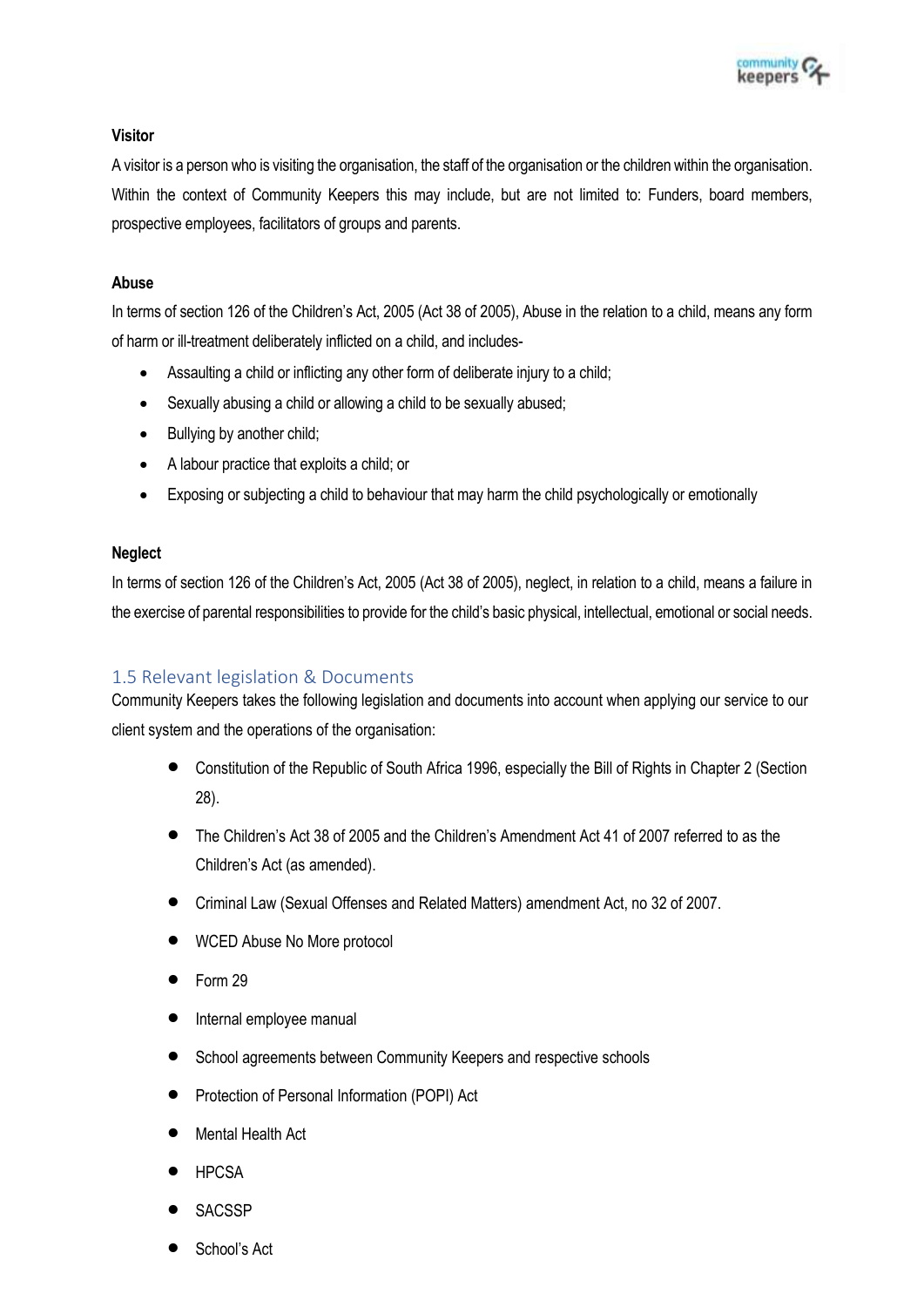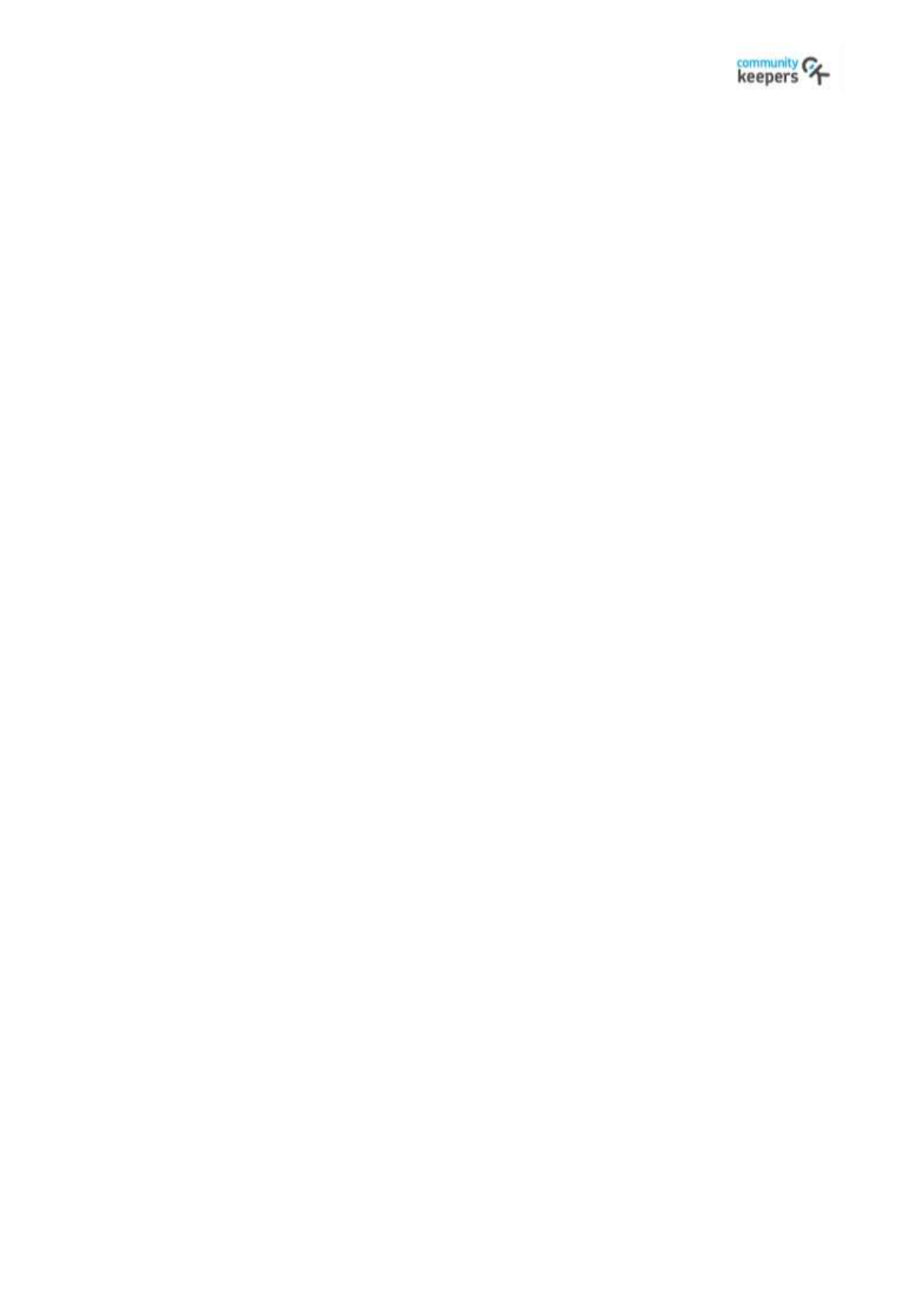

### <span id="page-7-1"></span><span id="page-7-0"></span>IDENTIFYING AND REPORTING OF ABUSE OR NEGLECT

#### <span id="page-7-2"></span>2.1 Identifying Abuse and Neglect

As Community Keepers work within schools and share a therapeutic space with children, it may happen that an employee be informed of concerns regarding potential child neglect or abuse, by someone disclosing on behalf of a child, someone witnessing the abuse or by the child themselves.

The following principals should be kept in mind in case of the above mentioned:

2.1.1) Regard any complaint of abuse, neglect or inappropriate behaviour as serious.

2.1.2) Children may be reluctant to disclose abuse or neglect for a variety of reasons for example due to guilt, shame, fear etc.

- 2.1.3) Look out for signs of abuse in play.
- 2.1.4) Act in a calm, supportive manner.
- 2.1.5) Reassure the child he/she has the right to tell.
- 2.1.6) Be aware that some children may not express negative feelings about the abuse right away.
- 2.1.7) Do not:
- a) Make the child feel guilty;
- b) Push the child for more information let them talk up to the point where they feel comfortable;
- c) Interrupt the child's train of thought or put words in the child's mouth;
- d) Cover up for high profile people;
- e) Make empty promises

Community Keepers will follow disciplinary procedures as set out in the Employee Manual, when the alleged perpetrator is part of Community Keepers or functions under the Community Keepers umbrella.

Community Keepers aims to play a valuable role to promote the correct response of other organisations and the schools we work in, when it comes to serious incidents related to child abuse and neglect. If a Community Keepers employee hears about an incident within another organisation or school we work in, that causes concern, they must inform their line manager as soon as possible. Community Keepers management will then work with the other organisation or school to ensure that the concern is addressed appropriately. Community Keepers will also report serious concerns to the relevant authorities if the other organisation, entity or school fails to do so.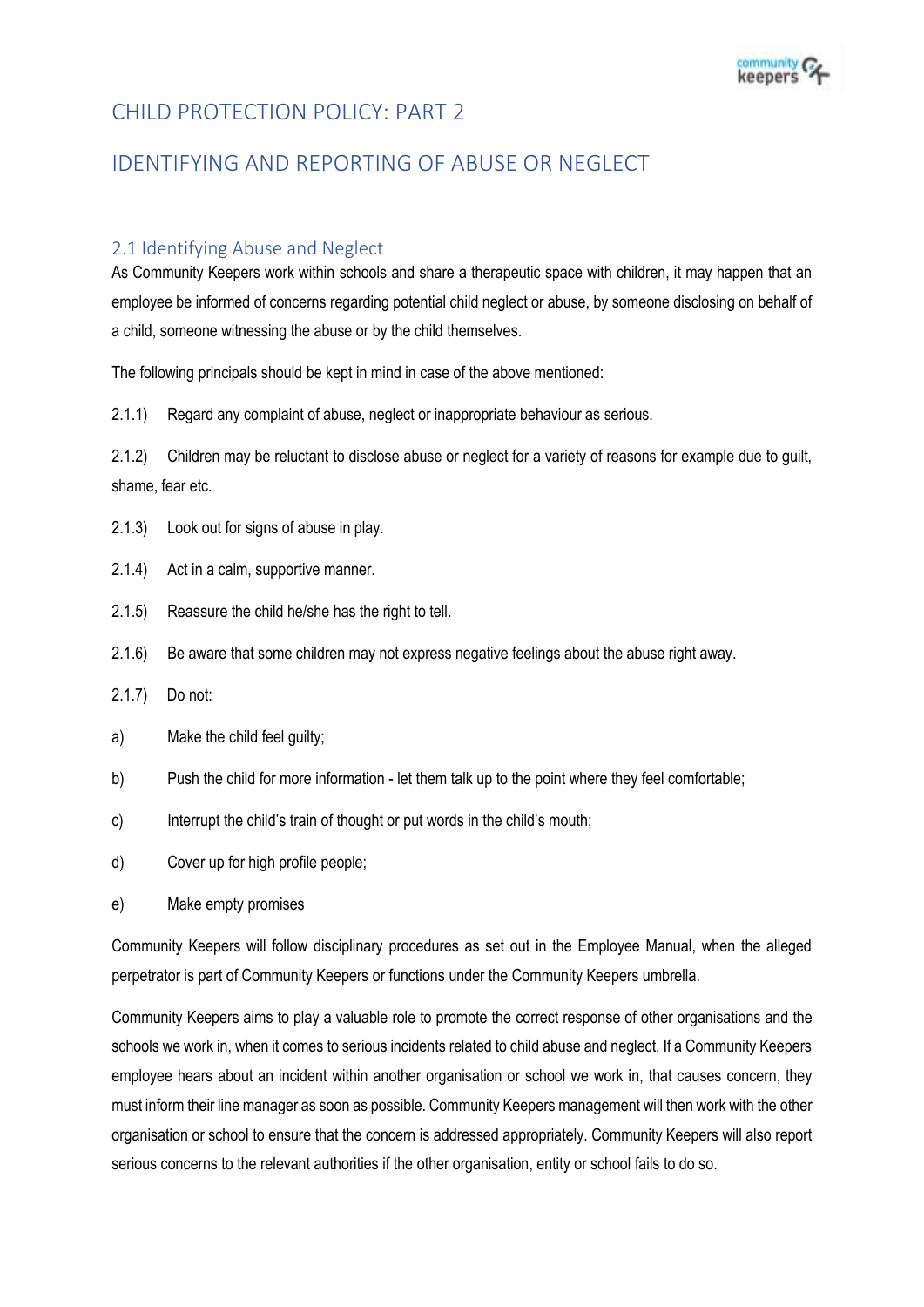

#### <span id="page-8-0"></span>2.2 Reporting Abuse and Neglect

The best interest of the child will be the overriding factor and this will govern how the process is managed when a report of child abuse, deliberate neglect or sexual offence is made.

All employees should follow guidelines for signs of abuse, as set out in the Children's Act 38 of 2005. It is not the employee's responsibility to confirm or proof abuse. All suspicions or allegations of abuse must be reported to the nearest child protection agency by the completion of a form 22, as the neglect thereof, is a criminal offense.

Employees to follow the protocol as set out by the WCED's Abuse No More protocol, once the alleged abuse, neglect or inappropriate behaviour has been identified, within the school setting. A copy of the form 22 should be kept in a separate file in the Community Keepers office and in the client's file.

Should the abuse or neglect come to the knowledge of a volunteer, visitor or higher management, who are not directly linked to a specific office, then they should inform an Area Manager of the abuse, who will assist with the reporting procedure.

Above processes is also in reference to the Community Keepers Employee manual.

#### <span id="page-8-1"></span>2.3 Documenting and Reporting Incidents

Community Keepers will record all incidents that caused concern in an incident register, and keep this in front of the form 22 file, of the respective offices. This register will include all incidents pertaining to the safety and wellbeing of a child.

Community Keepers have two separate incident reports:

- Incidents which are reported on a form 22
- Incidents where a child got hurt in the therapy room or under the supervision of a Community Keepers staff member, for example when a child got hurt while attending a group session presented by Community Keepers.

Although Community Keepers will indicate all incidents in an incident report, they shall follow the school's protocol should a child get hurt under their supervision.

#### <span id="page-8-2"></span>2.4 Working in Cohesion with schools

Through its multidisciplinary team, Keepers provides certain professional services to learners, educators and parents of schools with the aim, amongst others and not limited to, of addressing the needs of individuals with psycho-social problems that are linked to an individual's general functioning and relationship with other learners, teachers and parents.

Community Keepers operates within legal and ethical guidelines as set out by various government departments and bodies. These documents include but are not limited to the Abuse no More policy, Mental Health Act, School's Act as well as the ethical guidelines of the Health Professions Council as well as SACSSP, as explained in our school agreements with the respective schools we serve.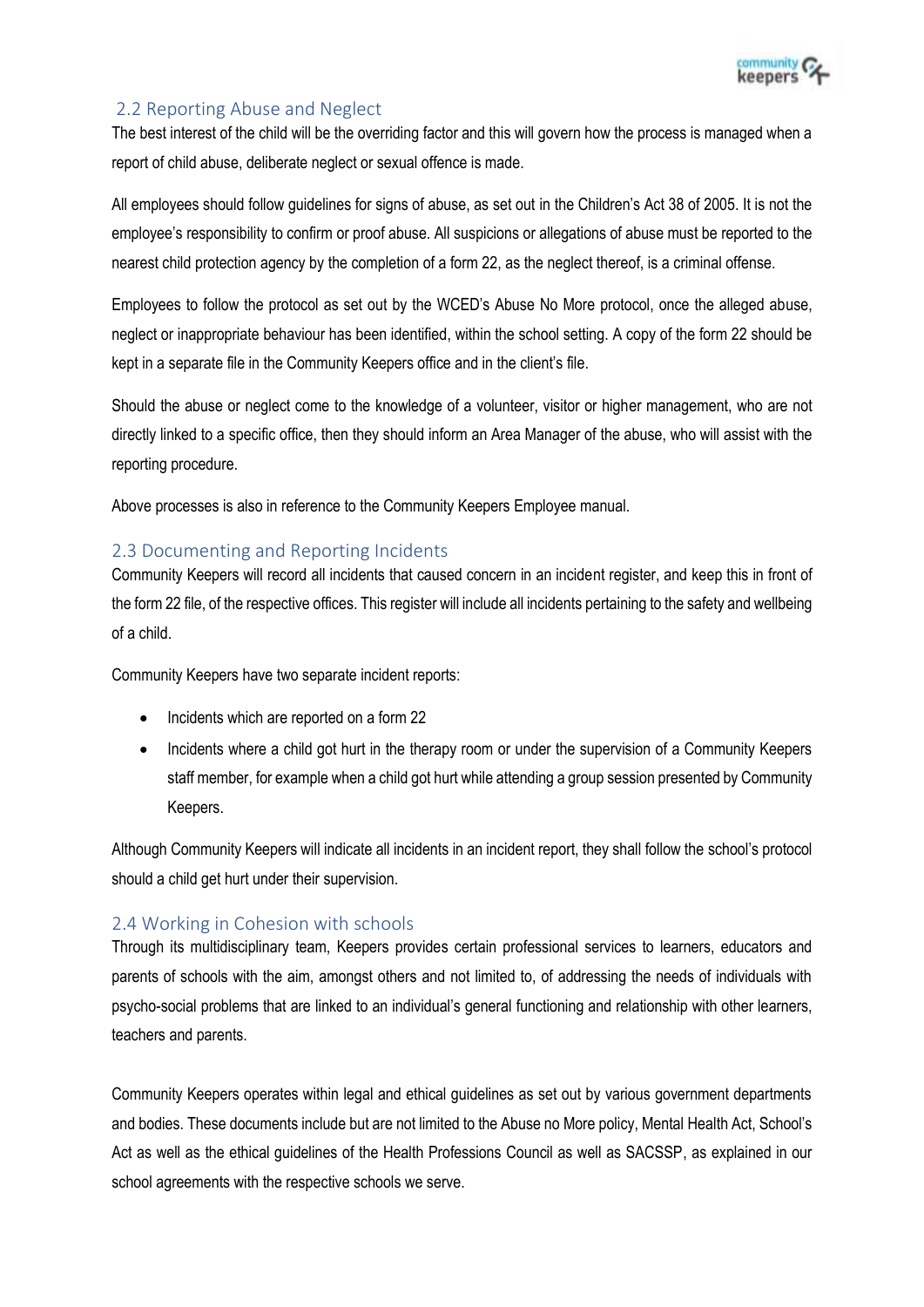

### <span id="page-9-1"></span><span id="page-9-0"></span>BEHAVIOUR PROTOCOLS FOR STAFF, VOLUNTEERS AND VISITORS

#### <span id="page-9-2"></span>3.1) General interaction of staff, volunteers and visitors

All interaction of staff with children, must fall within the boundaries of the Code of conduct in working with children. Community Keepers have a separate code of conduct for staff, as set out in the Employee Manual. All staff should follow these principals.

Children must be adequately supervised at all times, when going for a session to Community Keepers or attending group work activities. Interaction with children must be warm and affectionate, but display respectful boundaries.

All activities and interaction with children must be age- and developmentally appropriate, as well as ensuring the physical and emotional well-being and safety of children.

All staff members and volunteers are to make sure, that their interaction with children is without discrimination, favour or bias.

Staff members should follow their code of ethics, as set out by the respective boards, when making physical contact with children

#### <span id="page-9-3"></span>3.2) The use of technology and media

All staff must ensure that their communication with children through the use of technology is constructive and in the best interest of the child.

No staff member, volunteer or visitor may engage with children in electronic, telephonic or any type of material that contains sexual, violent or unhealthy content (including the use of foul language).

Should it be in the child's best interest to use electronic resources in the therapy room or during group work sessions, the children may not be left unsupervised with the electronic devices and software will be installed on all the organisation's computers and cellphones to prevent access to inappropriate websites.

Employees and volunteers are not allowed to access websites containing inappropriate sexual or abusive material or chat with unknown persons online, either in their professional or personal capacity.

#### <span id="page-9-4"></span>3.3) Use of Children's Photos

No staff member, volunteer or visitor to a Community Keepers office is allowed to create, download or use any visual image that:

Does not respect the dignity and self-worth of children.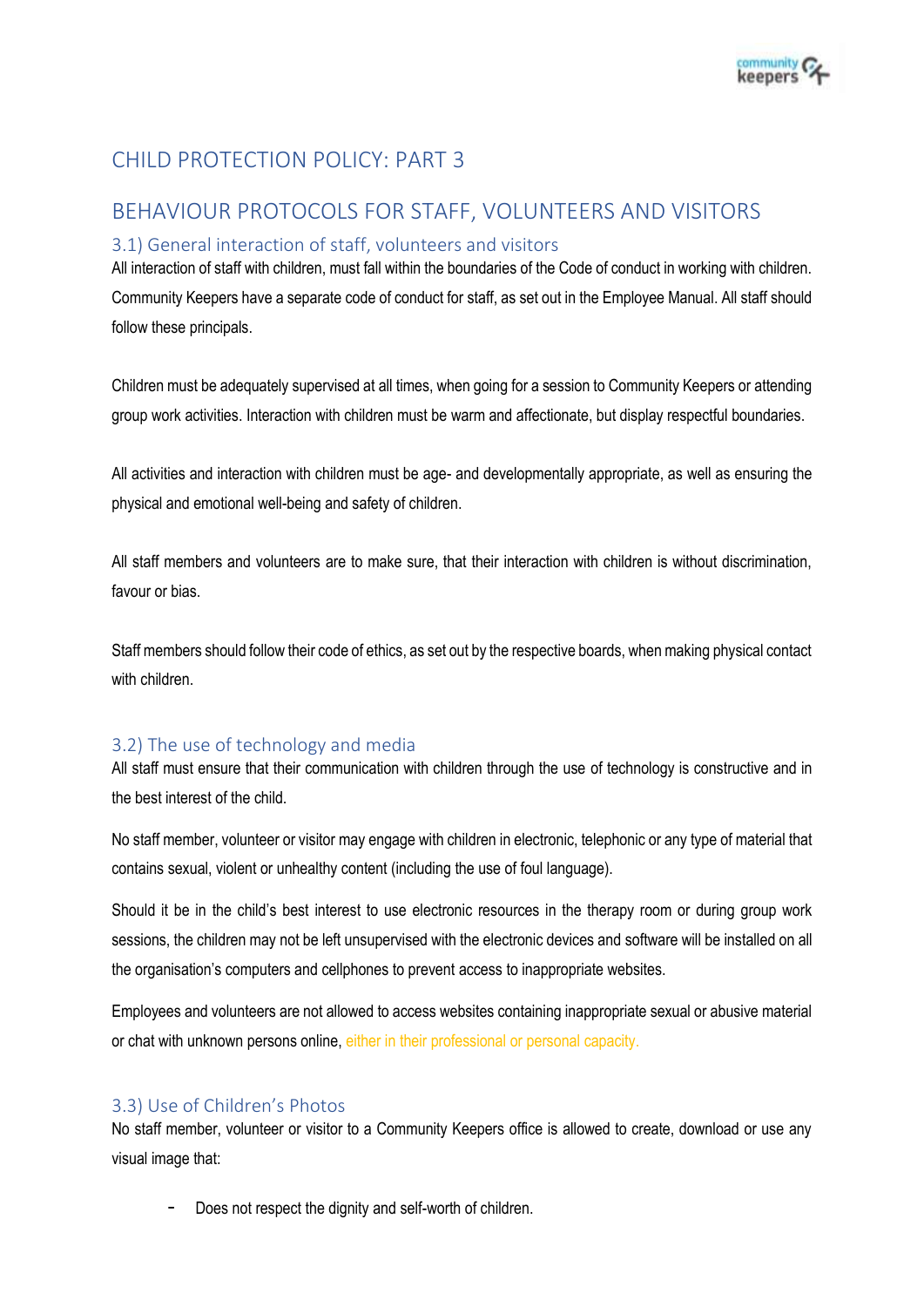

- Is exploitative or manipulative as far as the subject is concerned (e.g., asking the child to cry for the photo).
- Misleads the viewer as to the actual situation of the subject of the image (e.g., labelling children as HIV orphans).
- Distorts reality or does not accurately reflect reality.
- Discloses personal information about the child or family without proper permission unless it is a child protection matter. When personal information is disclosed, it may only be disclosed to the relevant persons to ensure the best interest of the child.

When taking photos of children, the following rules apply:

- The parent/quardian of the child must give written permission that photos may be taken of the child.
- The purpose of the visual image must be clearly stated and adhered to.
- Where children are old enough to understand, their permission must also be obtained and the reason for the photo explained.
- If the photo is going to be used for the organisation's communication purposes, it is recommended that group photos be taken where individual children cannot be identified.
- If the photo is for the purpose of a child's file, it may not be used for any other public purpose without consent and must be taken under direction of management.
- The names of children must not be used together with photos in public platforms as far as possible.
- When photos are used together with the child's name, extra care must be taken to ensure that the proper permission was obtained, and the purpose stated.
- In so far, it is possible, details attached to images and included in stories must not allow that child to be traced to his or her home.
- Photos must reflect the dignity of the child, therefore no nude photos of children or children in swimming costumes may be used, no matter the age of the children.
- Photos of children for commercial purposes may not be used without first explaining to parents how it will be used and by obtaining their written permission to use it for that purpose.
- In using an image of a child, you will be expected to use your judgement as to whether the image may cause any harm, ridicule or emotional pain to the child – whether it is now or in the future, in hard copy or online.
- If the image is no longer going to be used, discard in a safe way.
- Consent is voluntary for both adults and children. Therefore, any person may decide to withdraw their consent at any time, even if they have provided written consent originally.
- Where possible, use photo's where individual children are not clearly identifiable such as photos taken from a distance, side or back or where only hands or feet are visible. You may also aim to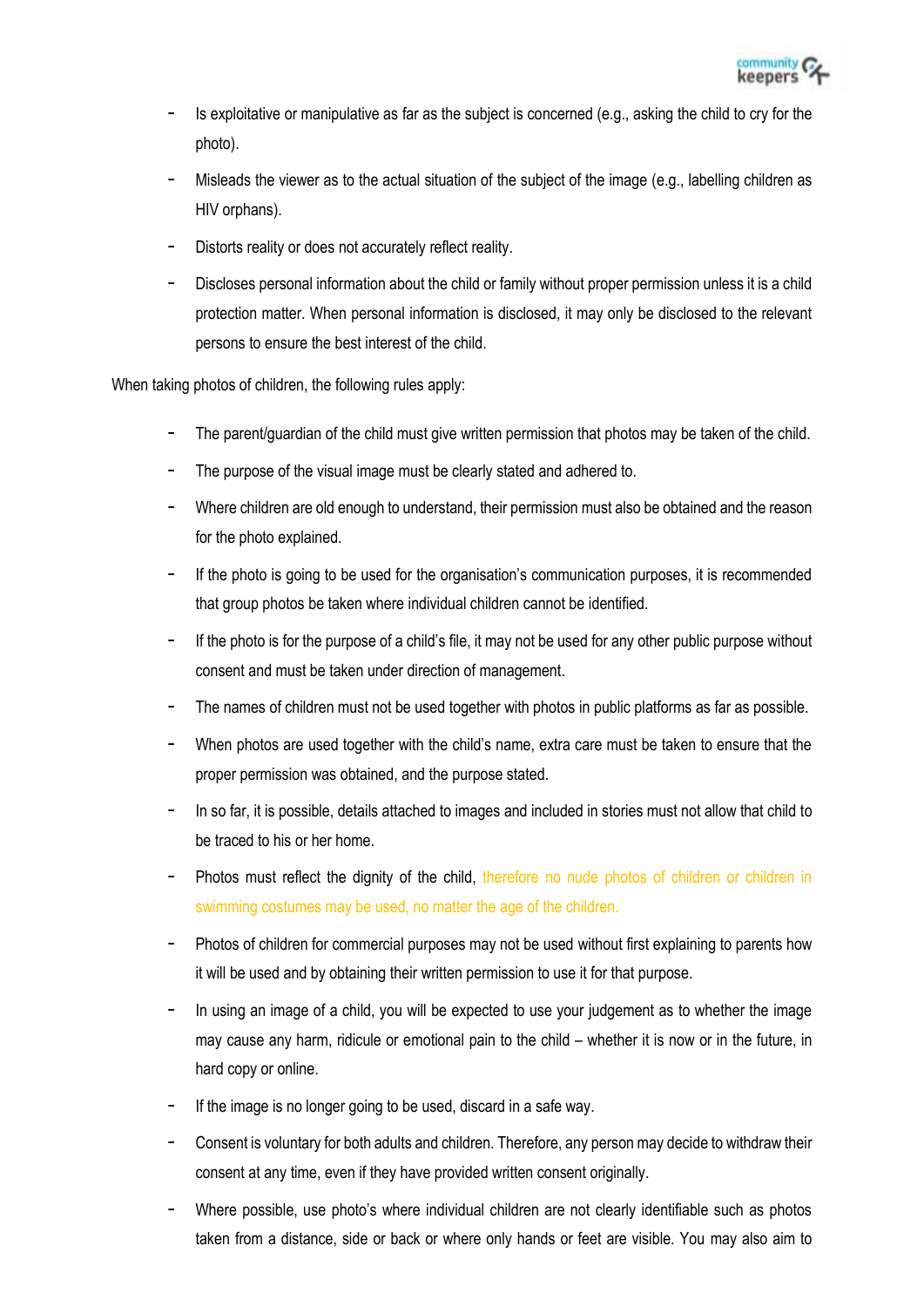

cover the child's face with a positive sign or a picture/certificate or get permission from the child to use images of their art work/thank you letters instead of photos of the child.

- Do not display information about children's hobbies, likes or dislikes, location etc. because these can be used as grooming tools for paedophiles or other persons.
- Photos should not portray a child in a negative light e.g., a child crying etc.
- When photographers from outside of Community Keepers are being used for taking photos, they should be aware that images cannot be sold or used for other purposes as agreed upon.
- An agreement should be signed with photographers to make sure they use images in line with the organisation's policies.
- No photographers will have unsupervised or individual access to children.

#### <span id="page-11-0"></span>3.4) Processing of Personal information

The processing of personal information related to children and other stakeholders must be done in line with POPIA.

- 3.4.1) Some of the general obligations under POPIA are to:
- Only collect information that is needed for a specific purpose.
- Apply reasonable security measures to protect it.
- Ensure information is relevant and up to date.
- Only hold as much information as needed, and only for as long as needed.
- Data subjects of the information will be allowed to see it upon request.
- 3.4.2) Principles to keep in mind:
- In all matters of processing personal information, this question must be asked: Is this in the best interest of this specific child?
- There must be a specific purpose for processing the personal information of children and the purpose of processing must be clearly communicated to the parents/guardians of the child. The purpose must be explicitly defined and lawful.
- Written permission from the parents must be obtained to process their child's data in line with the purpose that the organisation has stipulated.
- In so far it is possible, the child's permission must also be obtained.
- Data may not be processed beyond what the organisation has permission for.
- The data that is hold must be accurate and up to date.
- Children's personal information may not be shared with third parties without written consent unless it is for legal purposes such as the reporting of neglect and abuse.
- All precautionary measures must be taken to store personal information safely and securely. Access to this information must be limited to only the most relevant persons.
- Safety measures must be put in place such as passwords and encryption on all devices that may contain the personal information of children.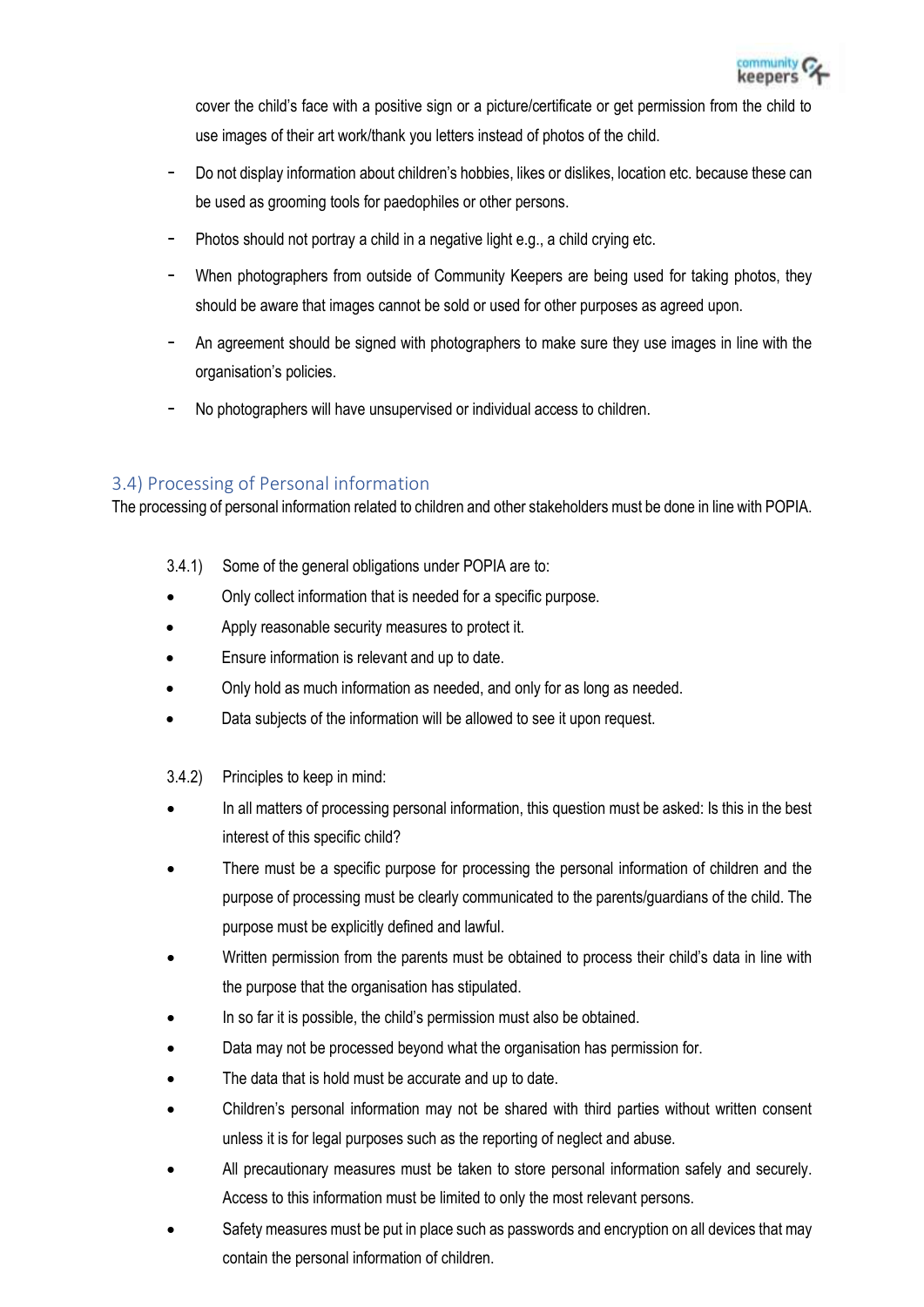

- Personal information must not be kept longer for what it is needed for and must be discarded in a safe manner. Hard copies must be shredded and soft copies must be deleted permanently.
- The processing of personal information must be embedded in the organisation's code of conduct.
- Staff must be trained on the processing of personal information.
- All persons related to the organisation will be encouraged to think privacy and child safety consistently as a way of operating.

Community Keepers will not distribute personal information or telephone numbers of clients or learners at a school, unless in the best interest of a child and their own safety.

#### <span id="page-12-0"></span>3.5) Medication

No staff member, volunteer or visitor to Community Keepers are allowed to distribute or give medication to any child. Should the need arise for first aid supplies or medication, the Community Keepers member should direct this to the school.

#### <span id="page-12-1"></span>3.6) Transport of Children

No child will be transported by a Community Keepers staff member, unless specific permission is received from the legal guardian or parent and the reason thereof discussed by management.

#### <span id="page-12-2"></span>3.7) Seeing Children after school

Should it be in the child's best interest for a Community Keepers member to see the learner out of school hours or on days that they are not at school, for individual or groupwork, a register should be signed by a parent/ guardian by drop off of the learner and collection of a learner. Should the parent not be able to bring the learner to Community Keepers and collect them again, a form should be signed beforehand to ensure the parent/ quardians permission and acknowledgement for the child's whereabouts.

#### <span id="page-12-3"></span>3.8) Supervision of children

As Community Keepers work within schools and see learners during school hours in their office, as well as doing group work with the learners on the school grounds, the following principles should apply: if a learner is under the age of 12 years old, the Community Keepers staff member should fetch the learner at the classroom and take them back to the classroom after the session.

Should groupwork be presented by an outside organisation, the Community Keepers staff member should not leave the children alone with the member organisation.

Community Keepers should follow the schools' rules, when children ask to go to the bathroom when under the supervision of Community Keepers.

#### <span id="page-12-4"></span>3.9) Unacceptable behaviour

a. Use alcohol or substances (including smoke) when children are present or reporting for duty under the influence of alcohol or drugs.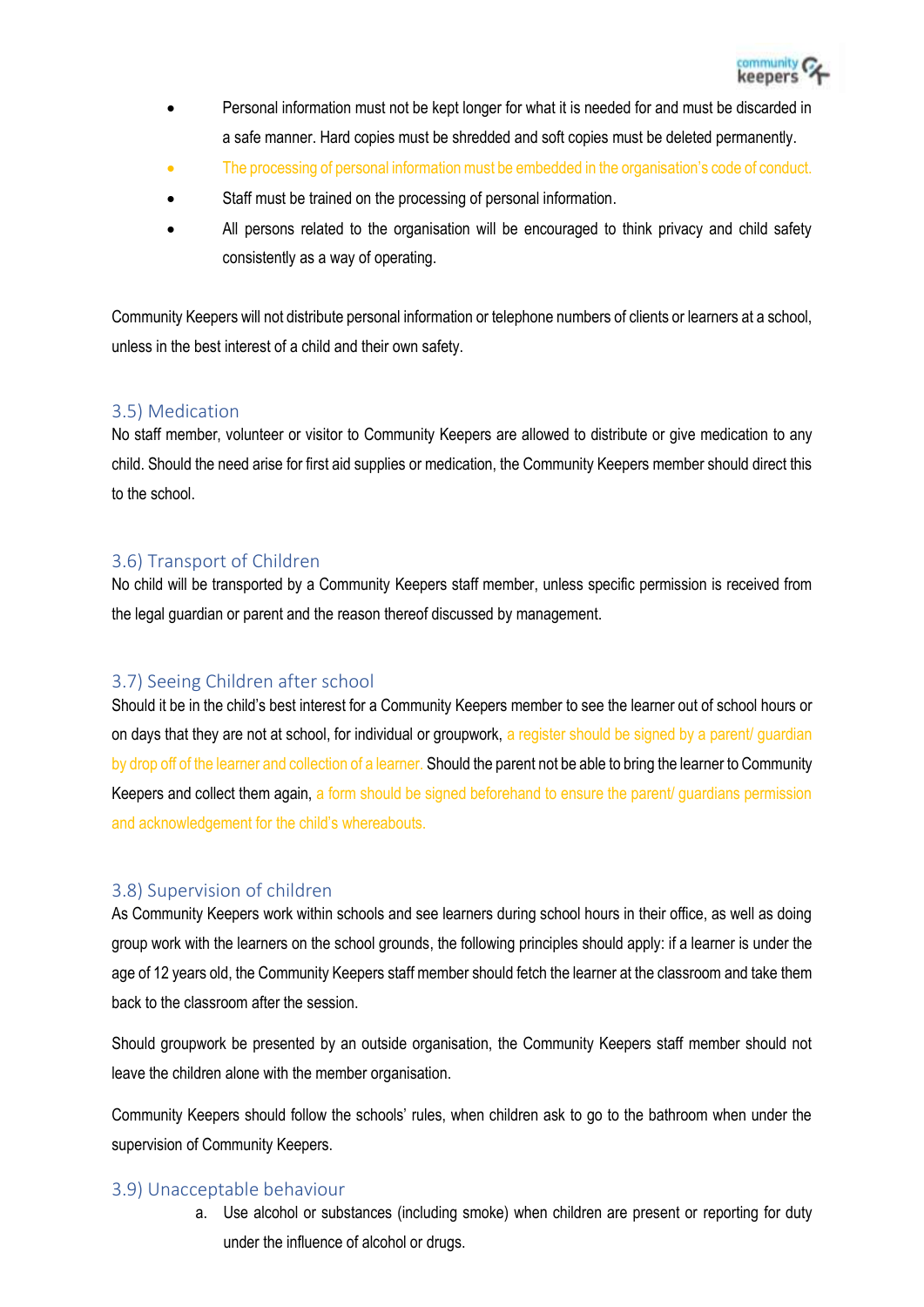

- b. Expose children to alcohol, drugs or smoking.
- c. Expose children to cultural practices and/or rituals.
- d. Have anger outbursts in front of children;
- e. Criticise, belittle or humiliate children;
- f. Call children names or label them negatively;
- g. Be sarcastic towards children or use humour inappropriately;
- h. Abuse, pinch or hurt children in any way;
- i. Fail or refuse to give children the necessary support or help;
- j. Have inappropriate conversations with them;
- k. Compel them to engage in activities which may endanger them physically or emotionally;
- l. Interact with children in a way that violates their rights or make them feel uncomfortable;
- m. Use foul language;
- n. Use children in any way to meet the adult's needs;
- o. Pay special attention to a particular child to the disadvantage of other children or do some children special favours as all children must be treated fairly and equally.
- p. Discriminate against any child based on cultural, ethnic or language heritage, gender or sexual orientation.
- q. Discuss one child with another person.
- r. Share confidential information related to children.
- s. Lock children up or leave them without supervision.
- t. Share confidential information of a child.

#### <span id="page-13-0"></span>3.10) Discipline

Community Keepers do not get involved in the disciplining process of children, as this will be dealt with by the different schools. No Community Keepers staff members will take it upon themselves to discipline a child.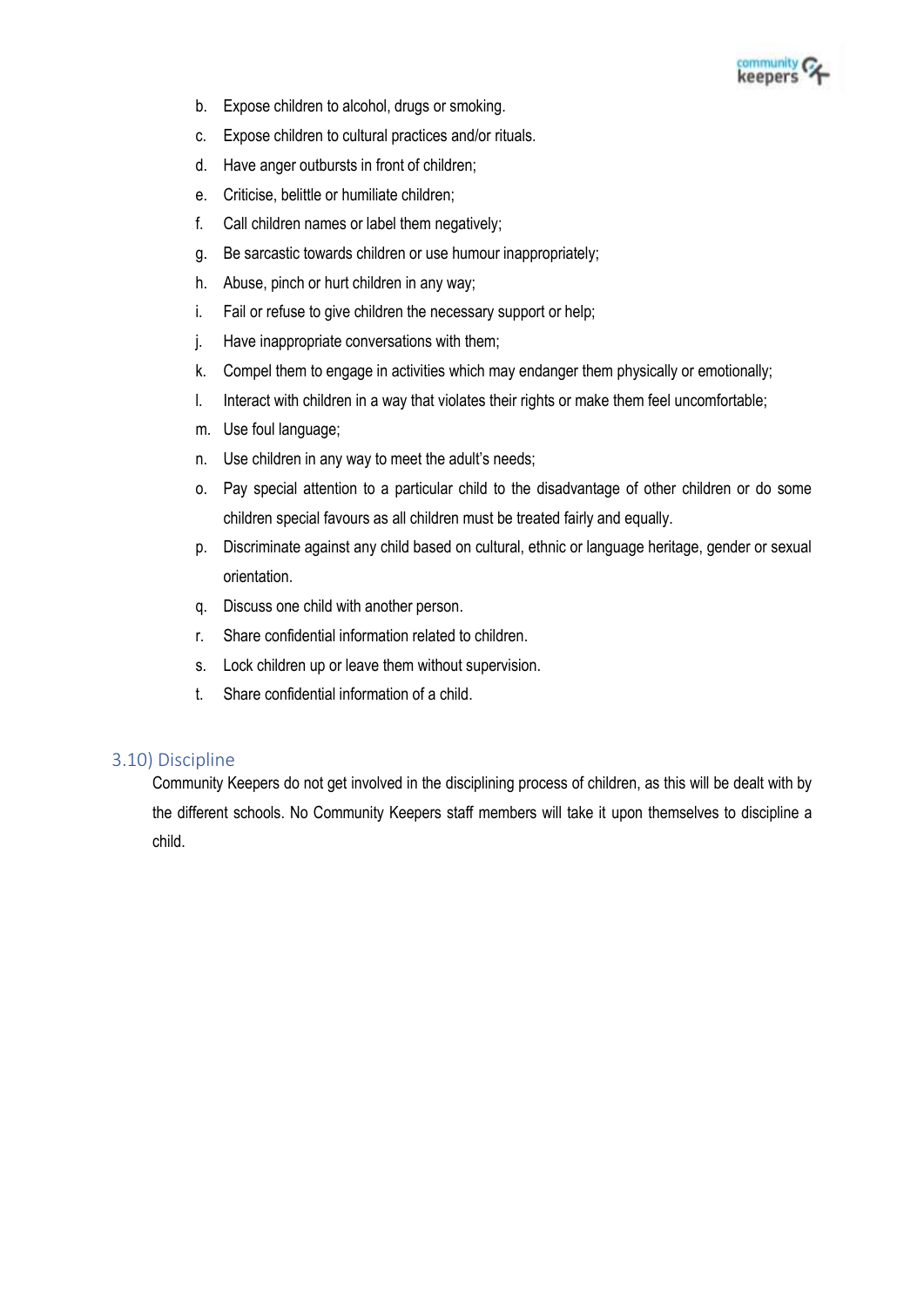### <span id="page-14-1"></span><span id="page-14-0"></span>APPOINTMENT, TRAINING, MONITORING AND SCREENING OF STAFF

#### <span id="page-14-2"></span>4.1) Recruitment and appointment of staff

The process for recruitment and appointment of new staff are compiled in Community Keepers Employee Manual. All Community Keepers vacant positions are being advertised internally, as wel as externally. After a two round interview process, the appointment of a new staff member is subject to approval of the members of the Community Keepers Board. During the interviewing process, all applicants will be asked to answer on the following two questions:

- Have you ever been accused of a criminal offense?
- Have you ever been accused of a sexual offense?

Should the interview process with a candidate proceeds, will depend on the answer on the above mentioned two questions. During this process a background check will be done such as reference checks. Special care will be taken by Community Keepers management, to explore gaps in working history.

During the first three months of employment, all employees are on probation, to give Keepers an opportunity to evaluate performance and suitability for continued employment before confirming the appointment.

Community Keepers will submit a Form 29 application on behalf of staff members with the Department of Social Development to ensure that a staff member is not registered on Part B of the Child Protection register. No persons registered on Part B may continue with service where they will come into contact with children as this is a violation of the Children's Act.

Together with the Form 29 application, a Police Clearance application will be submitted and payed for by Community Keepers.

Appointment with Community Keepers will not be confirmed, before Community Keepers receive the results from the Form 29 and Police Clearance application. If the results for this is not yet received within the first 3 months of employment, the probation period will be extended until feedback is received.

All staff are required to sign a Child Protection Declaration Form to indicate that they have no history whether criminal or civil of inappropriate behaviour with children or sexual misconduct in general, by appointment.

Police clearance certificates must be renewed every 3 years of employment with Community Keepers, or at any given time on instruction from management. All staff to inform their manager, should they be accused of a criminal or sexual offense during their employment period with Community Keepers.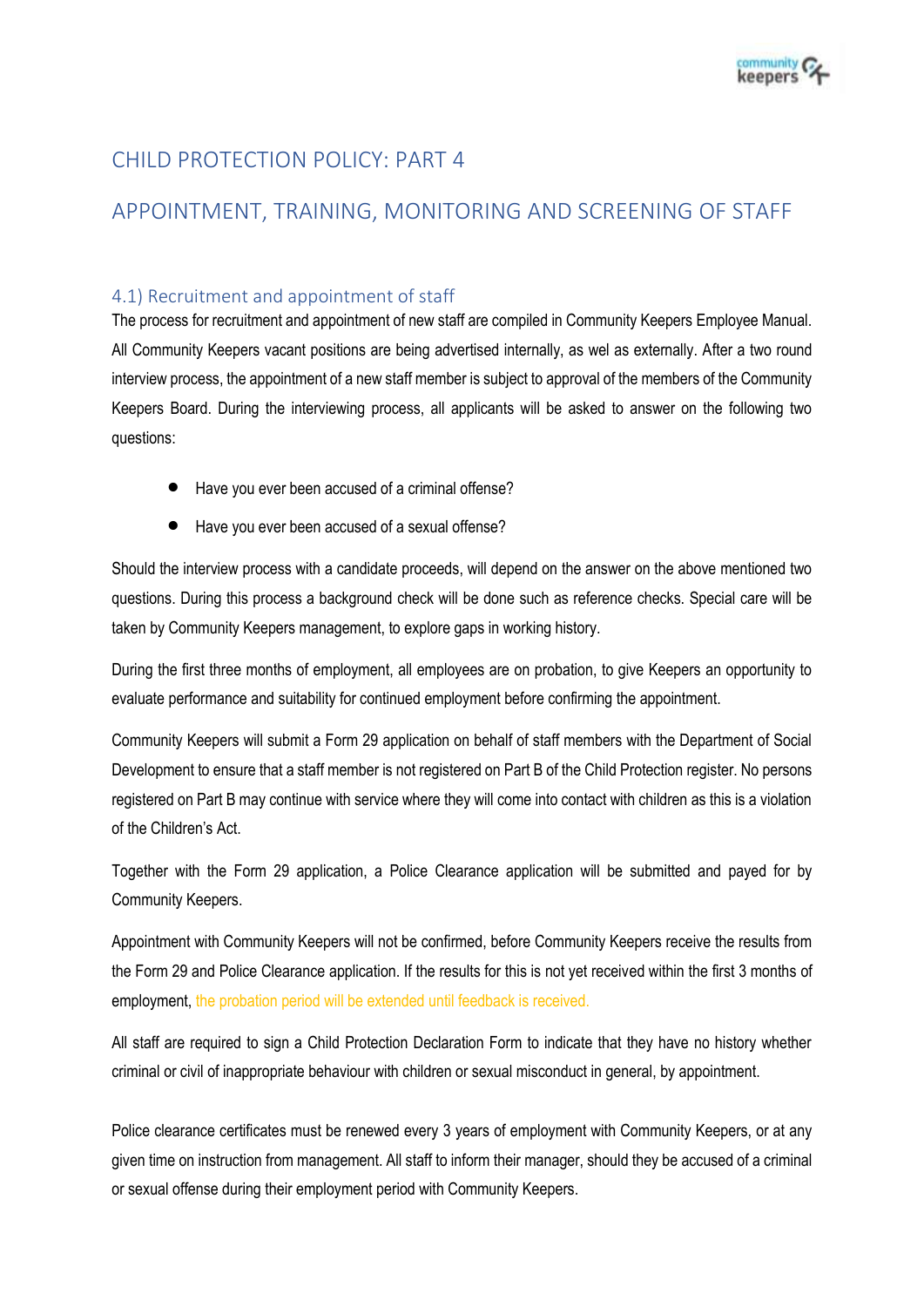

As part of the induction process, all new staff members, must receive information on the child protection policy and procedures of Community Keepers and after they have received a copy of the child protection policy, they will have to sign an acknowledgement of receipt to indicate that they have read, understood and accepted their responsibilities outlined by the policy and procedures.

#### <span id="page-15-0"></span>4.2) Induction and training of staff

Community Keepers' induction of new staff is set out in the employee manual. In conjunction with processes as set out in the employee manual, all new staff members must receive training on the child protection policy and procedures, as part of their induction period. All current staff members will receive continuous training and development on child protection issues.

The following points will be included in the training, but are not limited to, the following:

- The organisation's view on children and responsibility towards children.
- Abuse No More protocol.
- Do's and don'ts in working with children.
- Identifying forms of abuse.
- Reporting procedures of abuse.
- The relevant legislation with working with children and the protection thereof.
- Scope of practice.
- Staff code of conduct, as set out in the employee manual.
- Child protection policy and procedures.

Consequences for non-compliance is stipulated in the employee manual, as part of the disciplinary processes.

#### <span id="page-15-1"></span>4.3) Monitoring of staff

As part of probation meetings and yearly performance evaluations with staff, staff members will be acknowledged for their general interaction with children and their adherence to organisational policies and procedures. Staff have personal supervisors, case supervisors, personal supervisors and direct line managers, to assist with areas of need and to monitor these adherences.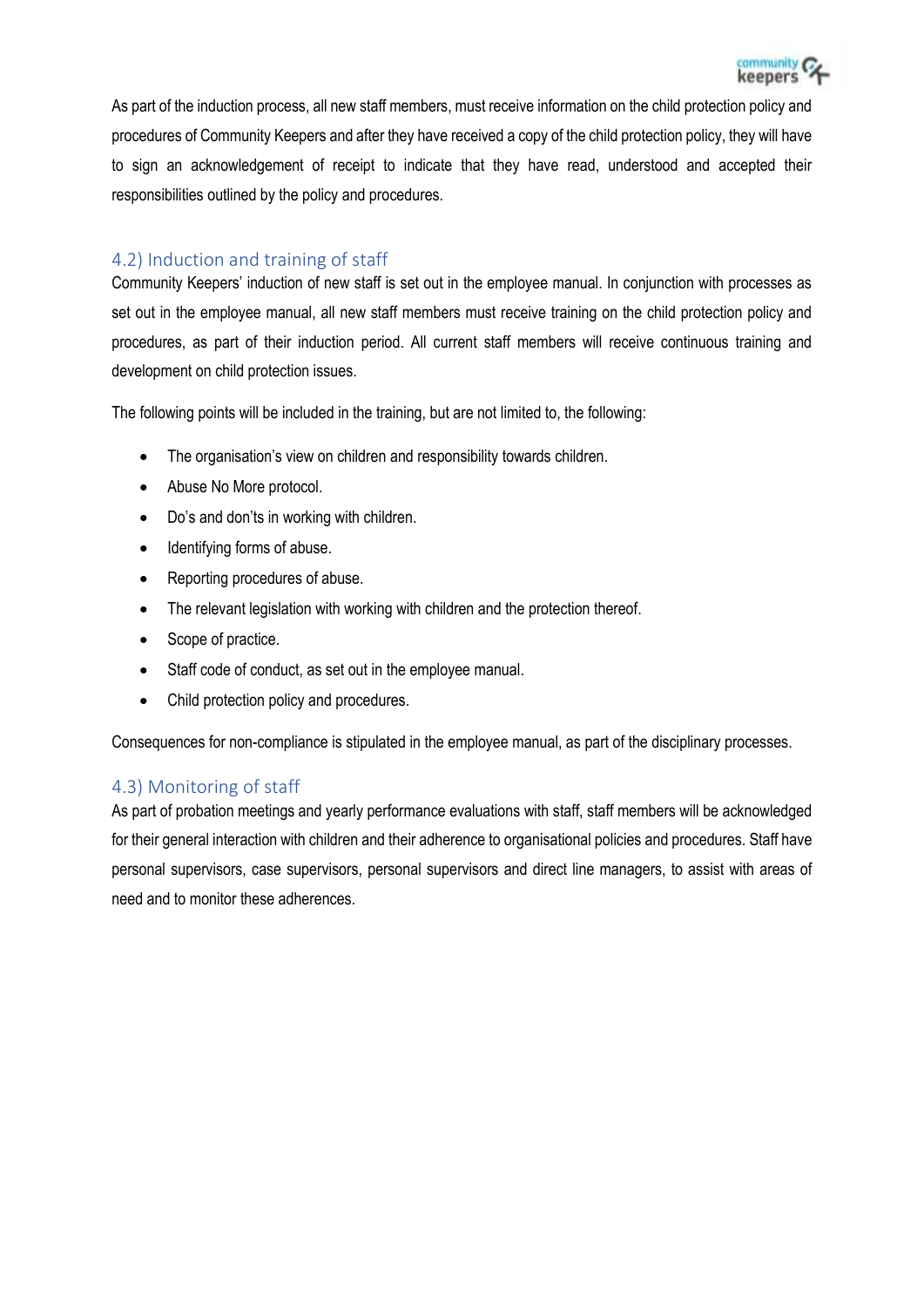

### <span id="page-16-1"></span><span id="page-16-0"></span>VOLUNTEERS

#### <span id="page-16-2"></span>5.1) Recruitment and appointment of volunteers

The scope and tasks of volunteers will be clearly defined, before their involvement at Community Keepers.

Long-term volunteers, who will be involved for more than 6 months, have to apply by completing a volunteer application form and by going for a police clearance application. They will also have to sign the child protection declaration form to indicate that they have no history whether criminal or civil of inappropriate behaviour with children or sexual misconduct in general.

Volunteers are required to give the contact details of at least two suitable references in the application form which will be checked by Community Keepers.

#### <span id="page-16-3"></span>5.2) Training of Volunteers

Volunteers will receive orientation, which includes the following:

- The organisations' view on children and responsibility towards children.
- Do's and don'ts in working with children.
- Identifying and reporting different forms of abuse.
- Child protection policy & procedures.
- Organization's vision and mission.
- Protocol regarding photos of children.
- Protocol on the protection of children's information.

Volunteers will have the opportunity to ask questions, sign documentations and receive clear expectations from the organisation for their involvement and the limits thereof.

#### <span id="page-16-4"></span>5.3) Monitoring of Volunteers and Consequences for non-compliance

The volunteer's interaction with children and communication in this regard, will be closely monitored and overseen.

If concern is raised by a staff member regarding the interaction of a volunteer with children, this issue will be addressed with the particular volunteer by management.

If a volunteer's behaviour causes serious concern, such a volunteer will be removed from all organisational projects immediately as the best interest of children is most important.

Supervision will happen at least once a month for the first three months of involvement and will be facilitated by a Keepers staff member. The aim of supervision is to create an opportunity where volunteers can reflect about their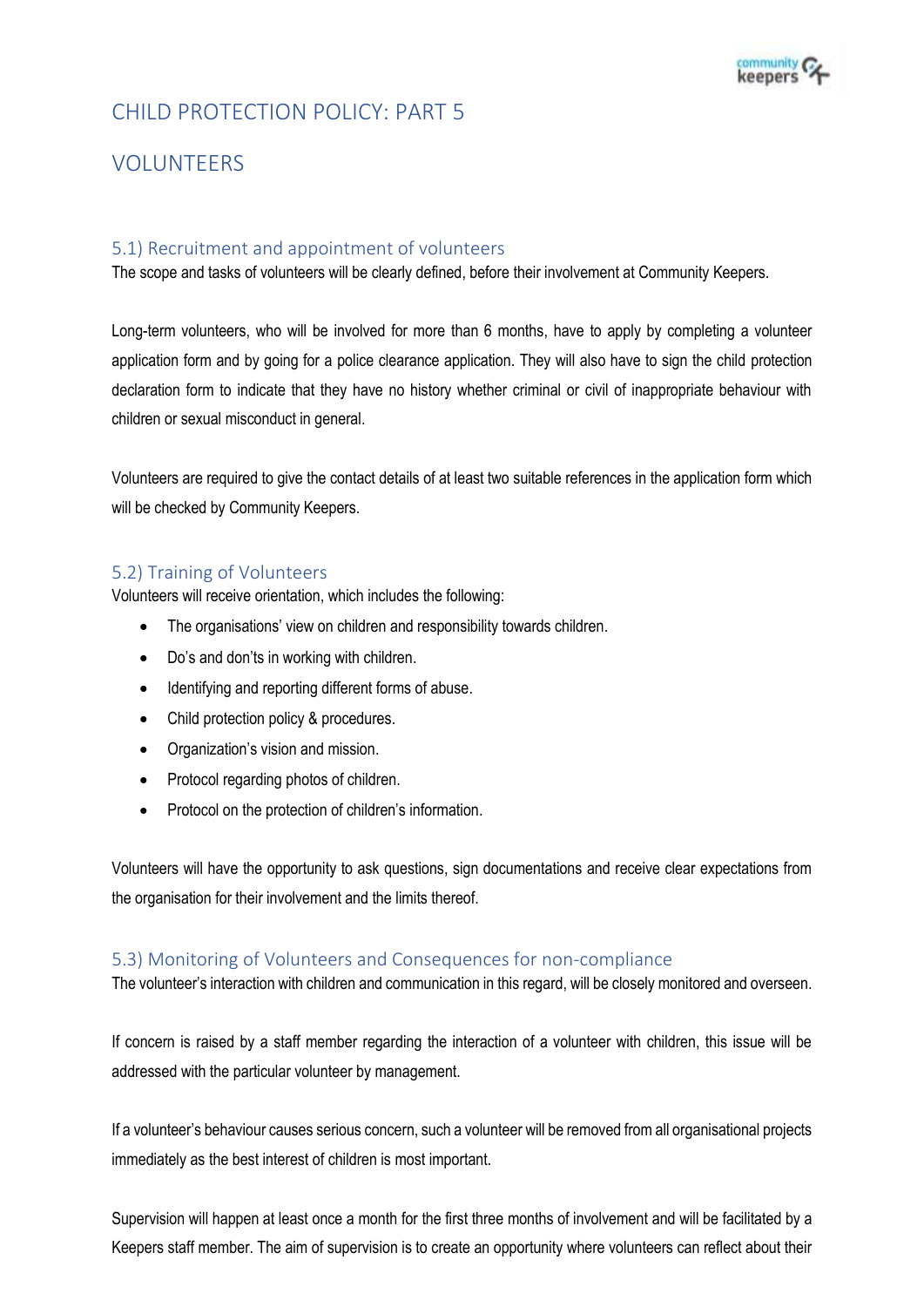

experience and challenges and receive support to fulfil their roles as effective as possible. Although this is only scheduled as a monthly event, volunteers are encouraged to talk to a Keepers staff member if there are any serious concerns regarding their involvement at Community Keepers.

Prior to any action or statement involving children, volunteers should seek prior consultation and approval from appropriate Community Keepers staff, to guide the process for appropriate permission.

Failure to adhere to any and all parts of this code or the Keepers Child Protection Policy, may result in suspension from volunteer duties and/or termination of the volunteer relationship with Keepers. No volunteer will be terminated until he/she has had an opportunity to discuss the reasons for possible dismissal.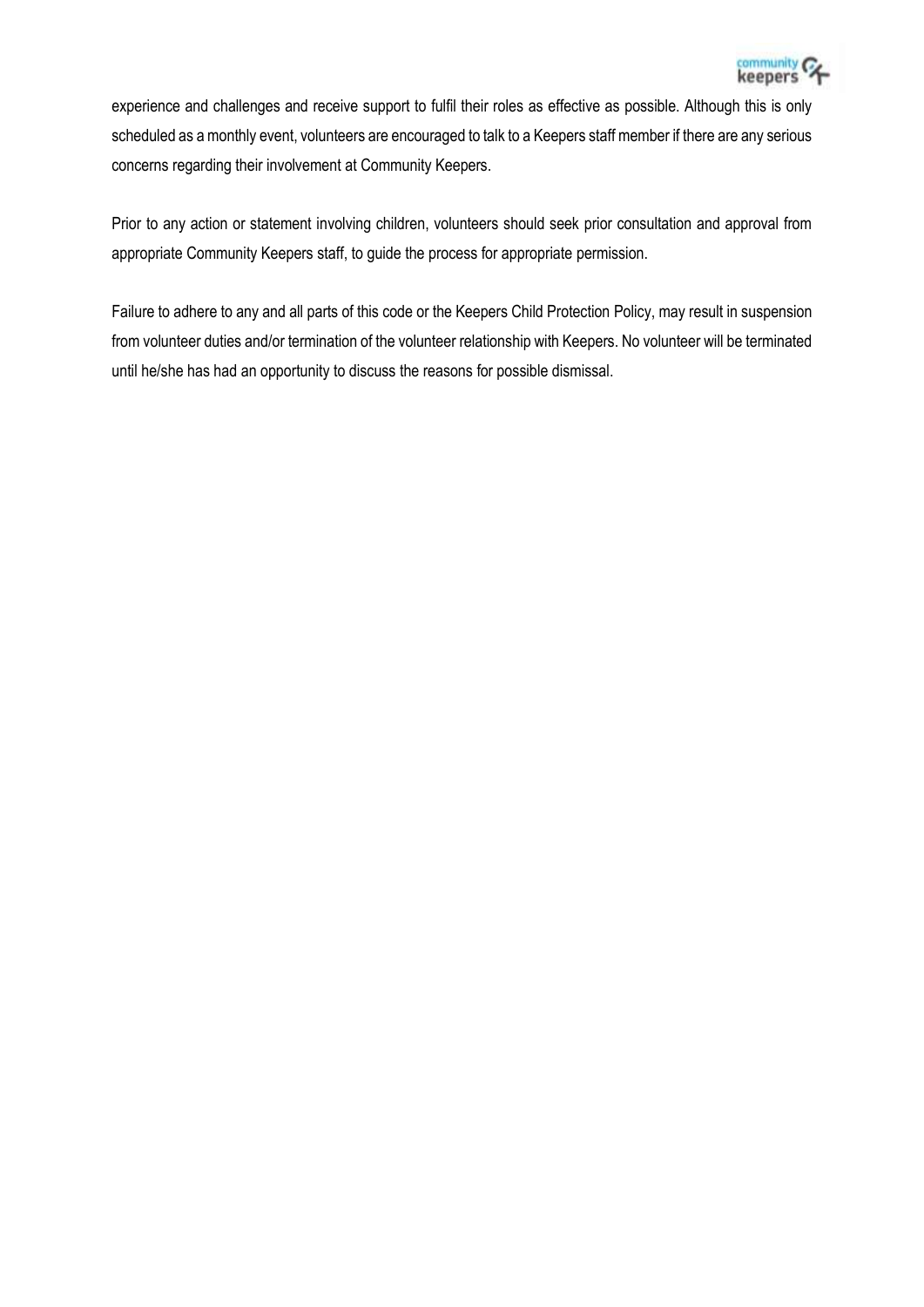

### <span id="page-18-1"></span><span id="page-18-0"></span>**VISITORS**

#### <span id="page-18-2"></span>6.1) Screening of Visitors

All visitors visiting the Community Keepers office, must be accompanied by a Community Keepers staff member, when walking within the school grounds.

Visitors may not have direct contact with children without staff knowing of it. Before engaging with children, all visitors must complete a register with all their contact details and be briefed by staff on their interaction with children.

Visitors should also sign the visitor register to indicate that they will agree to the ground rules of the school and organisation.

#### <span id="page-18-3"></span>6.2) General protocols when visiting a CK office

Employees should take special care when visitors are visiting a Community Keepers office. Employees to make sure that the visitor understands the organisations photography policy to ensure the safety of children and respecting the organisations client system.

#### <span id="page-18-4"></span>6.3) Monitoring of visitors and consequences for non-compliance

Should a staff member feel uncomfortable with a visitor's interaction with children, the issue must be addressed immediately by informing their manager. Should the visitor fail to comply with the ground rules, as explained to them, the visitor will be asked to leave the premises and all interaction with the children will be terminated.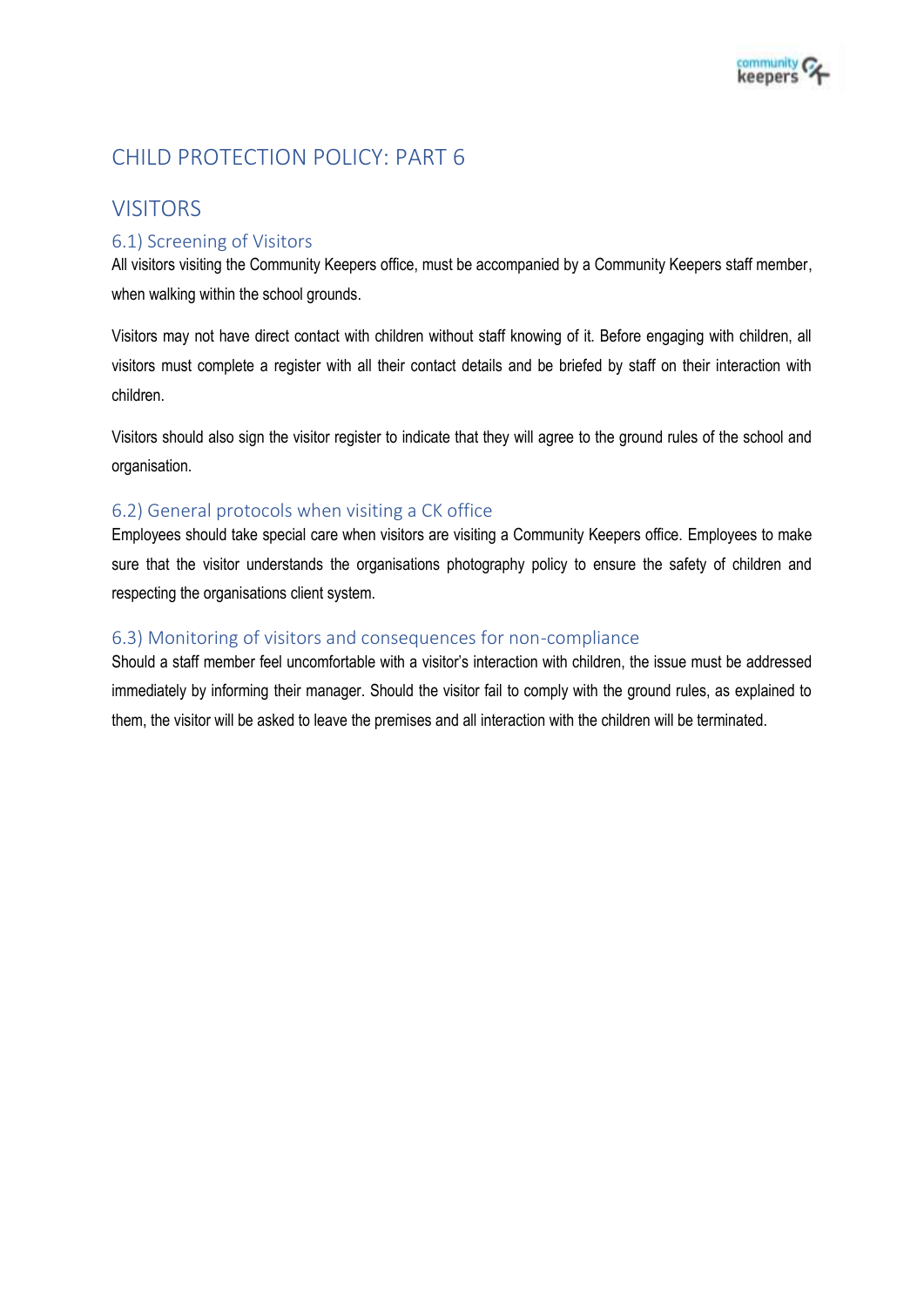

### <span id="page-19-1"></span><span id="page-19-0"></span>CHILD EMPOWERMENT

#### <span id="page-19-2"></span>7.1) Advocacy and Supporting Child Protection and wellbeing

Community Keepers will strive to implement child protection initiatives as part of the organisation's aim of promoting child protection and wellbeing in the communities in which Community Keepers is involved. The following strategies will be implemented within the context of Community Keeper's strategic objectives:

- Acting as a role model to member organisations and schools.
- Implementation of child protection programmes.
- Actively collaborate with child-focused organisations to implement child protection campaigns.
- Celebrating national and international child protection days and months.
- Sharing resources on child protection and wellbeing through different platforms.
- Making member organisations aware of child-related training to strengthen their services to children.
- Supporting child-focused organisations who make a difference in the lives of children at risk.
- Supporting and implementing child participation projects to empower children to become agents of change.
- Networking with community stakeholders to advance children's rights and wellbeing.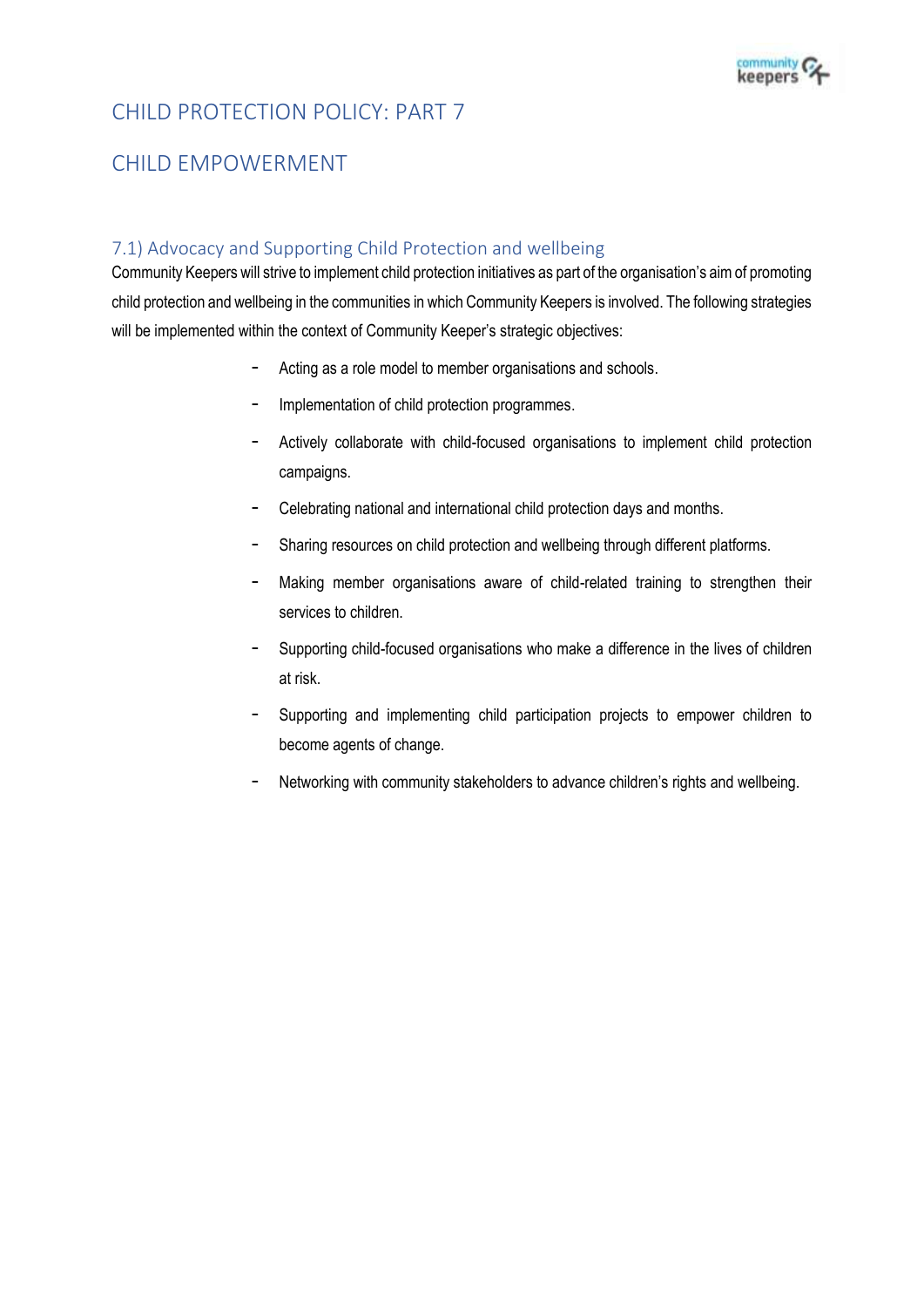

### <span id="page-20-1"></span><span id="page-20-0"></span>CONFIDENTIALITY AND STORAGE OF FILES

#### <span id="page-20-2"></span>8.1) Ethics and confidentiality

All employees are expected to comply with the ethical requirements of the professional body they are registered with.

Each of the Keepers' staff in the multidisciplinary team is committed to confidentiality as prescribed by the specific professional boards to which they belong and any other statutory or regulatory prescriptions, to protect their clients, as set out in the agreements with the respective schools.

Confidentiality will only be breached in the following incidents:

- Where any of the multidisciplinary team members are summoned to give evidence in court;
- In circumstances where physical, sexual and emotional abuse or neglect of the client is present or is suspected;
- In circumstances where suicide or homicidal inclinations are reported or suspected;
- In circumstances where the multidisciplinary team needs other professional expertise with regards to a client's problem, the learner or educator's identity will be protected as far as possible.
- Where the third party is a health care practitioner who is being sued by a client and needs access to the records to mount a defence.
- Where the Keeper is under a statutory obligation to disclose certain medical facts, (e.g., reporting a case of suspected child abuse in terms of the Children's Act, (Act No. 38 of 2005)).
- Where the third party is a health care practitioner who has had disciplinary proceedings instituted against him or her by the HPCSA and requires access to the records to defend himself or herself.

No one will make information available to any third party without the written authorisation of the client (or parent where their client is under the age of 12 years old) or a court order or where non-disclosure of the information would represent a serious threat to public health (National Health Act (Act 61 of 2003)).

All assessments, interventions and consultations with learners are written up in client files, that is stored in a safe place and locked in a cabinet. Electronic data of clients are safeguarded by a password and offices are also protected with an additional safety gate to ensure the safety of our client details and files.

Client files of adults (educators), should be stored for a period of not less than six years, as from the date of termination of the file. For clients under the age of 18 years, client files should be kept until the child's 21<sup>st</sup> birthday, as children have up to three years after they reach the age of 18 years to bring a claim. For mentally incompetent clients the client files should be kept for the duration of the client's lifetime.

All reports on learners and educators are confidential and will remain in the hands of Keepers and are under no circumstances available for public inspection.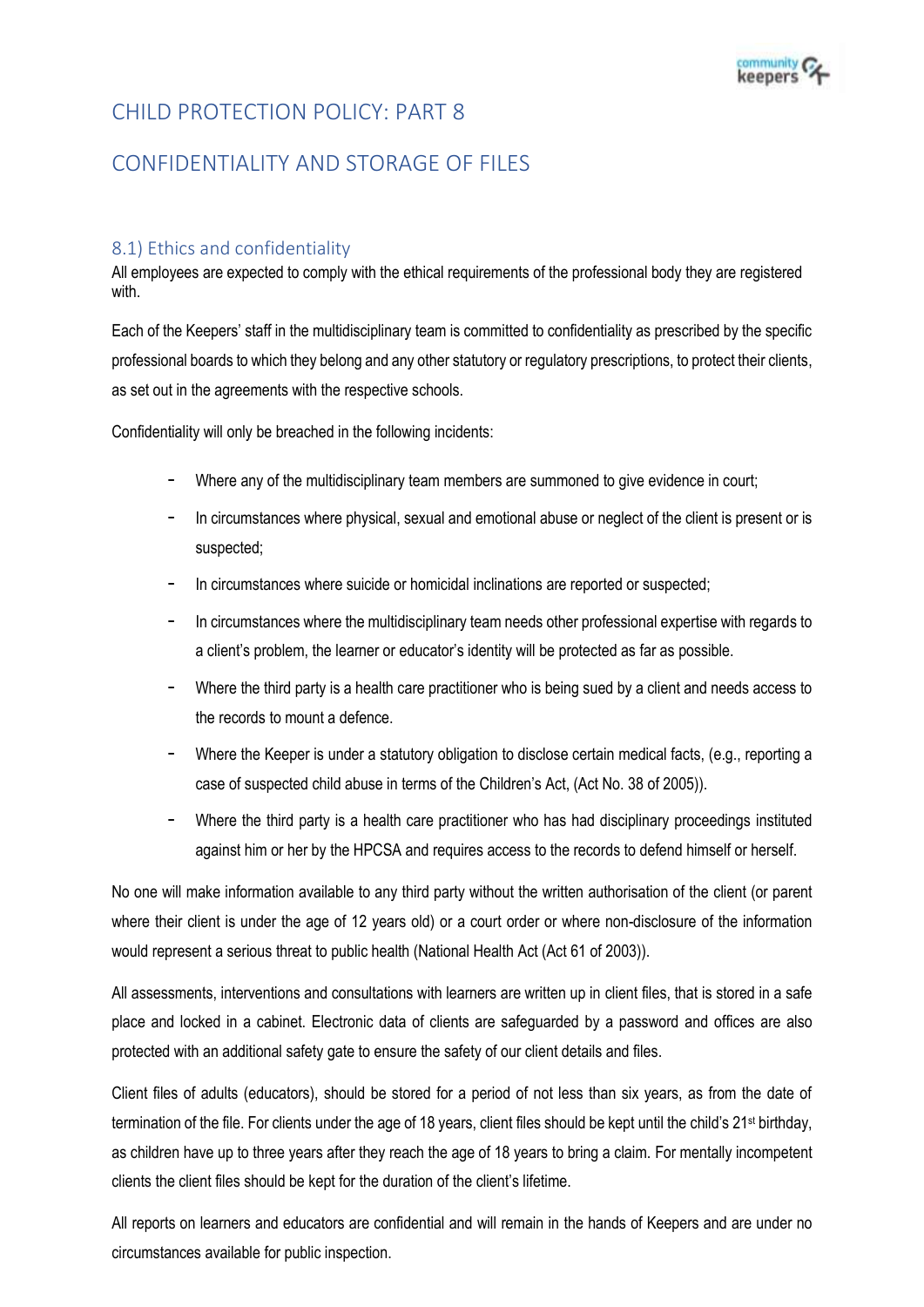

No confidential information about individual cases concerning learners' or educators' identity or content of an intervention will be revealed to staff members at the different schools. If a request is made by a school to provide confidential information on an individual it will only be made available with the written permission of the specific client and/or his/her guardian (in the case of learners younger than 12 years of age).

#### <span id="page-21-0"></span>8.2) Consent from learners

Art 129 of Act 38 of 2005 determines that only a child of 12 years and older is authorised to give permission to any medical treatment. Therefore, learners that are 12 years and older can, without the permission of their parents and/or guardians, agree to the psychosocial services of Keepers. Keepers therefore requires that written permission is obtained from a parent/guardian of any learner younger than 12 before a formal individual intervention is done with a learner. The only exception to this is in the case of statutory or trauma related interventions where parental contact must only be made after the safety of the child has been ensured, as also set out in the agreement between Community Keepers and the respective schools.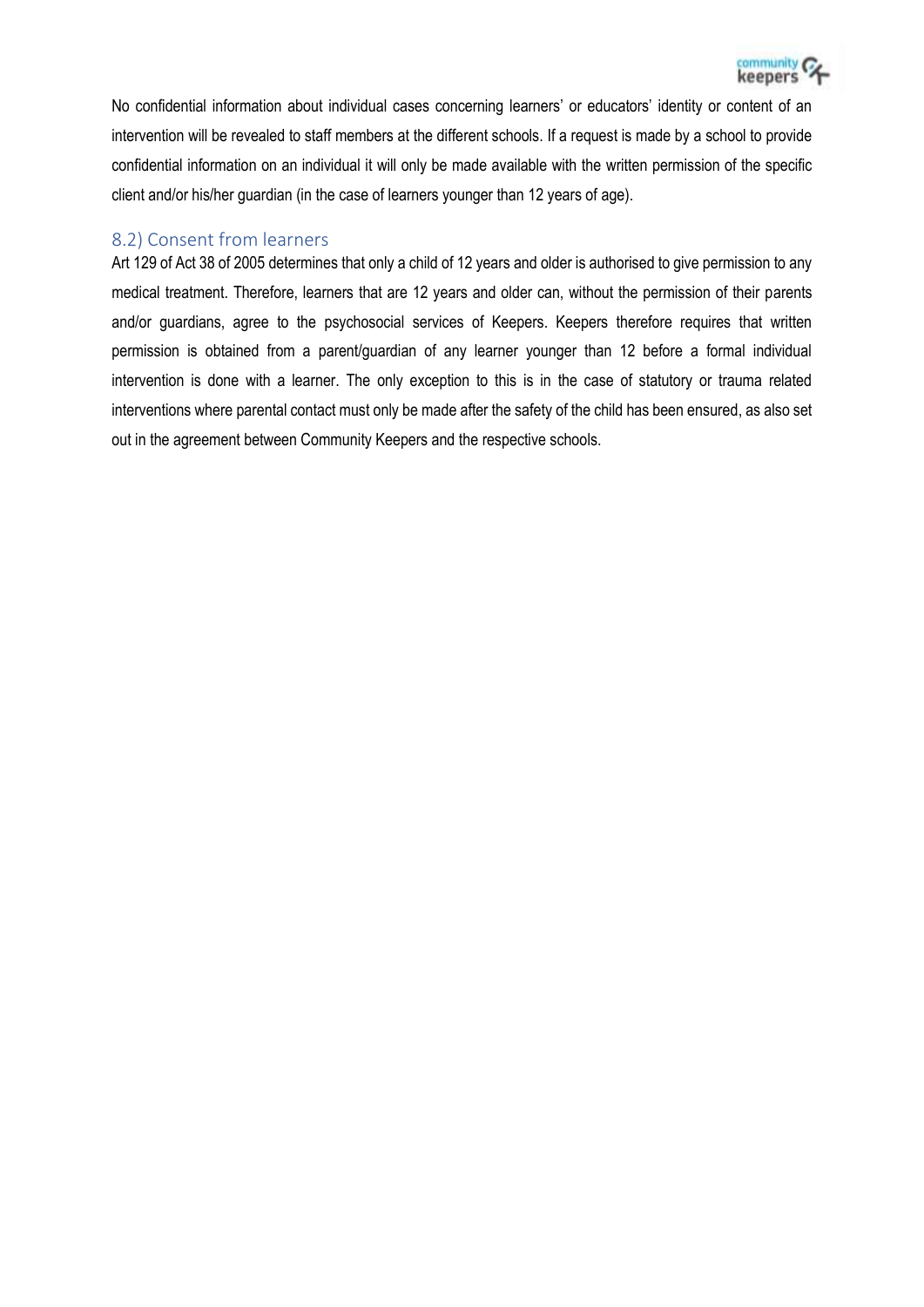

### <span id="page-22-1"></span><span id="page-22-0"></span>LIST OF ANNEXURE

- Annexure A) Child protection declaration form
- Annexure B) Incident register: Form 22
- Annexure C) Incident register: Under supervision of CK
- Annexure D) Form 29
- Annexure E) Form 22
- Annexure F) Employee application form
- Annexure G) Volunteer application form
- Annexure H) Volunteer declaration form
- Annexure I) Visitor register
- Annexure J) Check-in and check-out form
- Annexure K) Abuse No More